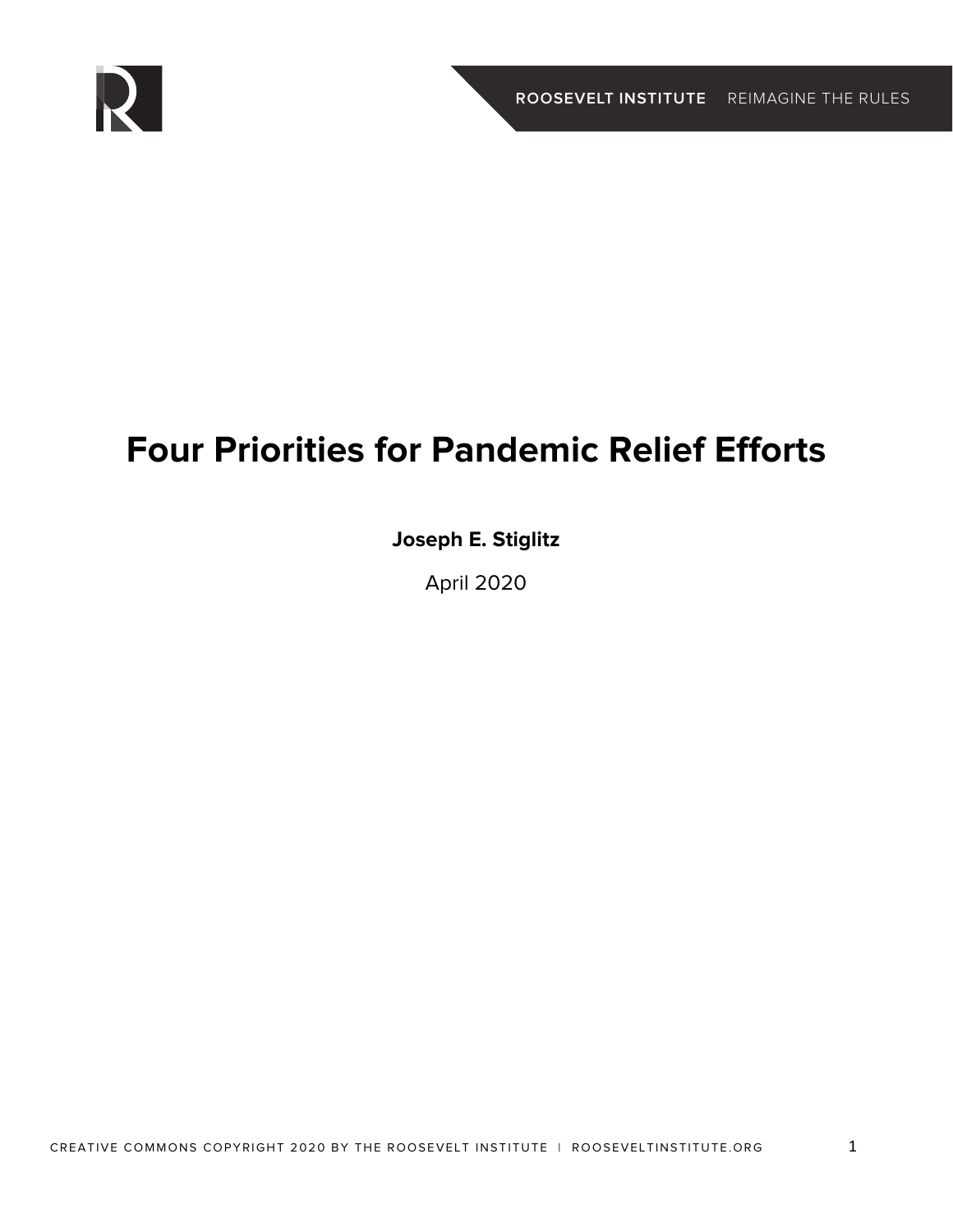# **About the Author**

Joseph E. Stiglitz is the chief economist of the Roosevelt Institute and a professor at Columbia University. A recipient of the Nobel Memorial Prize in Economic Sciences (2001) and the John Bates Clark Medal (1979), he is a former senior vice president and chief economist of the World Bank and a former member and chairman of the US president's Council of Economic Advisers. His work focuses on income distribution, markets with asymmetric and imperfect information, globalization, public finance, and macroeconomics, and he is the author of several bestselling books. For the Roosevelt Institute, he authored *Rewriting the Rules of the American Economy: An Agenda for Growth and Prosperity* (W.W. Norton, 2015). His most recent title is *People, Power, and Profits: Progressive Capitalism for an Age of Discontent* (W.W. Norton, 2019).

## **Acknowledgments**

The author thanks Jeronim Capaldo for all comparative data analysis. The author also thanks the Roosevelt Institute team, especially Debarati Ghosh, Matt Hughes, Mike Konczal, Julie Margetta Morgan, Bharat Ramamurti, and Felicia Wong.

#### **ABOUT THE ROOSEVELT INSTITUTE**

The Roosevelt Institute is a think tank, a student network, and the nonprofit partner to the Franklin D. Roosevelt Presidential Library and Museum that, together, are learning from the past and working to redefine the future of the American economy. Focusing on corporate and public power, labor and wages, and the economics of race and gender inequality, the Roosevelt Institute unifies experts, invests in young leaders, and advances progressive policies that bring the legacy of Franklin and Eleanor into the 21st century.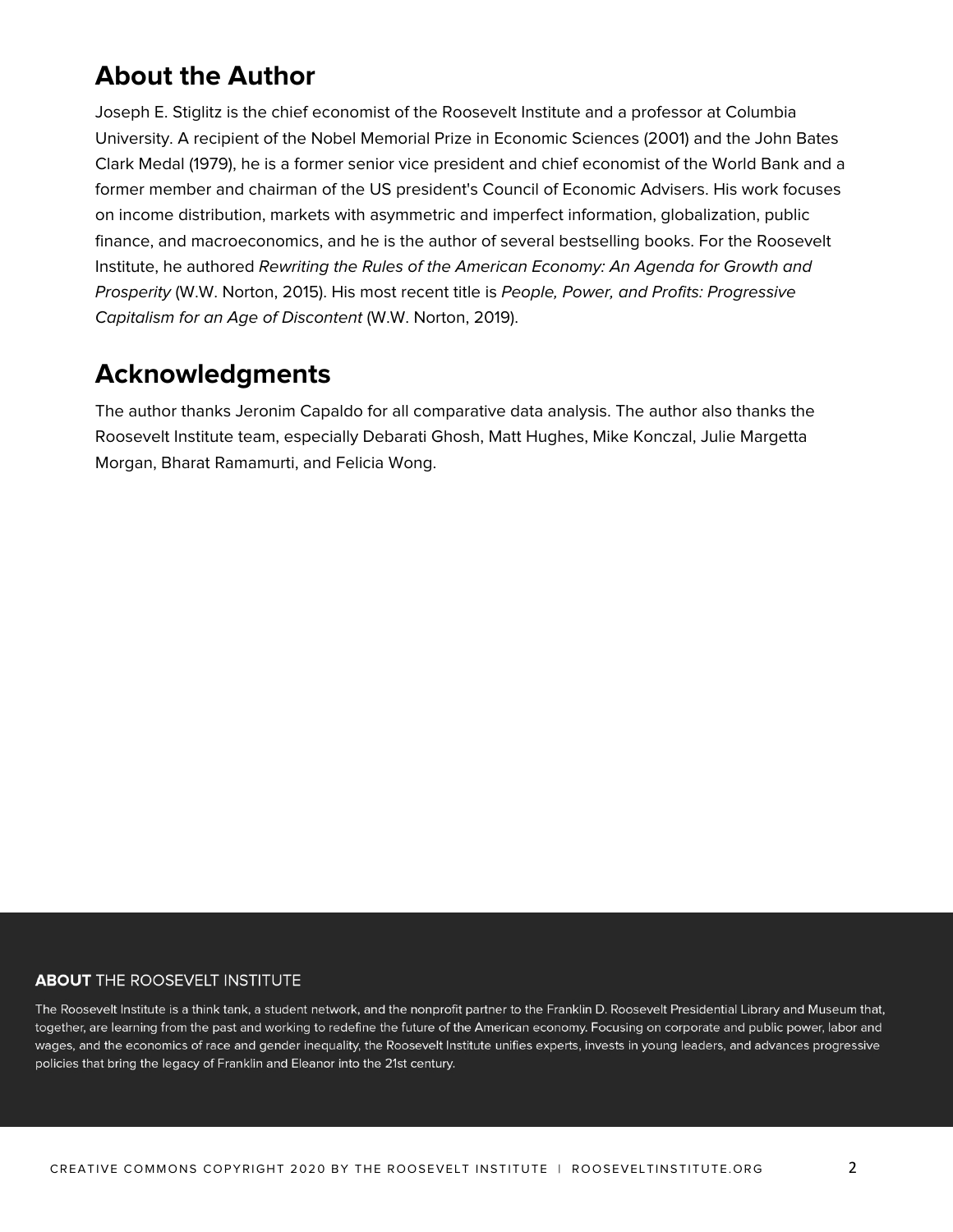# **EXECUTIVE SUMMARY**

The COVID-19 pandemic poses deep and intertwined structural threats to an American economy that, by many metrics, was already more fragile than its global counterparts.

When the virus struck, the US had far greater wealth and income inequality than other advanced nations, and far larger coverage gaps in health and social insurance—from paid leave to unemployment insurance. As always, those inequalities were starker for Black and brown Americans.

Though Congress has intervened with trillions of dollars in stimulus and relief, these rescue packages have been poorly designed. Cash and unemployment benefits will likely run out before the crisis is over; state and local governments, facing increasing expenses and declining revenue, are not receiving the funds they need; the "payroll protection plan" is both inadequately funded and illequipped to reach those who most need protection.

We should not mistakenly renew and extend the existing programs that have serious design flaws. It is not too late to make different policy choices. This issue brief recommends four:

- Reducing contagion and containing the pandemic with further support for our health care and social insurance systems, including paid leave;
- Funding state and local governments;
- Keeping workers in jobs with a paycheck guarantee program that sends money straight to firms to support their workers; and
- Providing broader-based liquidity and debt relief for individuals and households.

Given continued uncertainty, and our weakened initial conditions, a failure to correct existing design flaws in the current federal packages threatens our overall economic and physical health.

The macroeconomic consequences could be dire and long-lasting. Without immediate and effective stabilization, we could see long-term debt and bankruptcy spirals—starting with middle- and lowincome Americans. Without state relief, we could see a new wave of unemployment among 22 million state and local workers. We know, based on the results of other economic crises, including the 2008 financial crisis, that all of this could scar our long-term economic potential and would most hurt America's most vulnerable.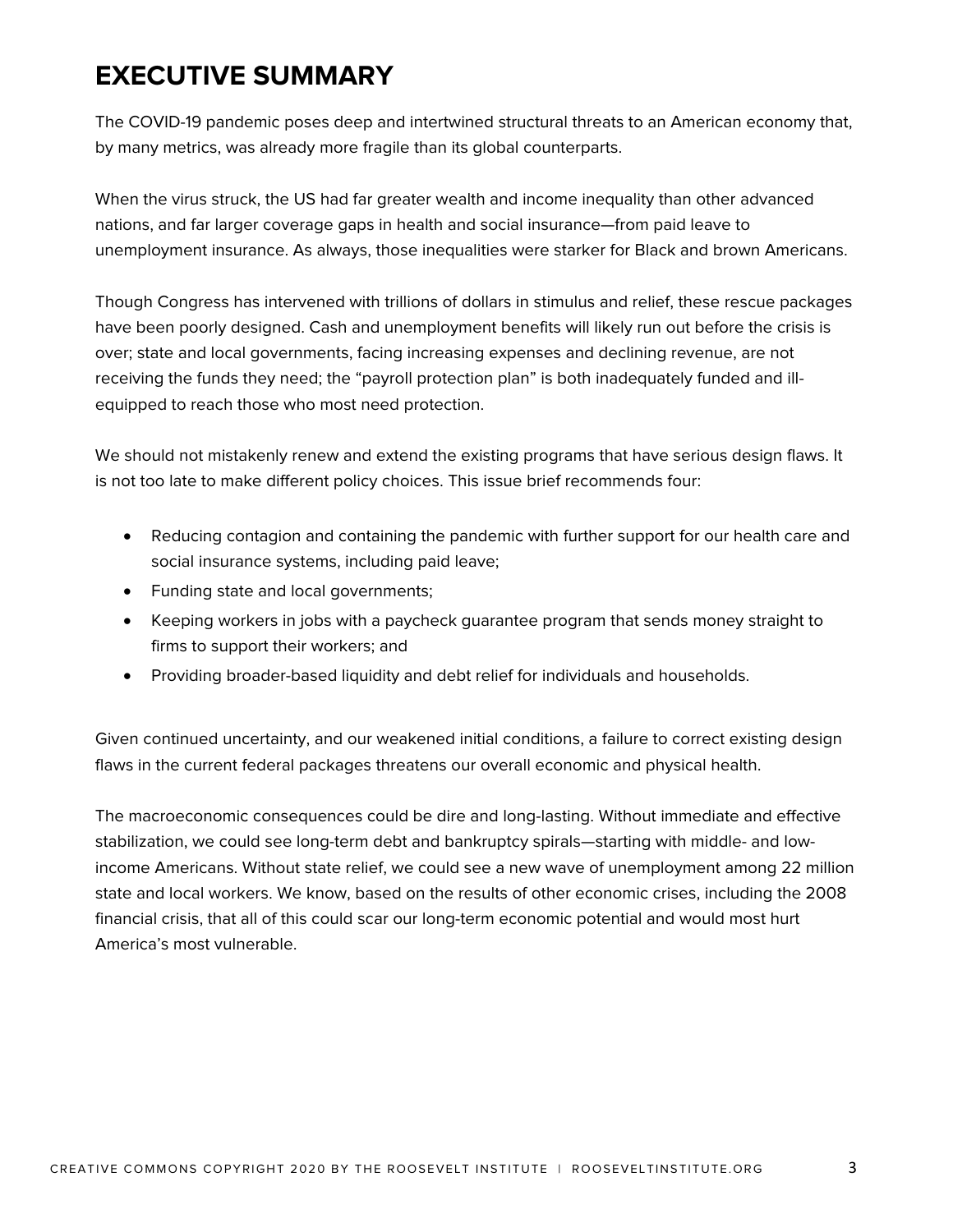# **INTRODUCTION**

The COVID-19 pandemic has thrust us into a new reality, and any course we set now will have huge and lasting repercussions on public health and the economy—on the speed of recovery; the depth and duration of a post-pandemic recession; and long-term prospects for shared prosperity.

That is why we must take a clear-eyed look at the state of the union before the virus hit and create remedies that both address short-term needs and strengthen the foundation of our economy, health care system, and social safety net—so that we're ready for the next crisis.

As the federal government prepares to deploy additional aid packages, it's important to assess how current measures have done. What are the gaps? The failures? The successes? How does the US's response compare to those of other advanced countries? We can't fully know how this all will play out—but we can examine where we are so far.

This issue brief begins with a comparative assessment of the underlying conditions—health, social insurance, and macroeconomic—that provide the context for the US's efforts to fight the COVID-19 pandemic. Deficiencies in our economic structures and social protection systems have amplified the deficiencies in our response. Compared to those of other countries, federal packages so far have been less effective at preventing contagion, protecting the most vulnerable, and providing the preconditions for a strong recovery. Of most immediate concern in the economics is the US unemployment rate, the increase of which is vastly higher than in all other countries affected by COVID-19. While all countries suffered some increased unemployment because of the pandemic, the far higher increase in the US rate suggests that both better preparation and better economic policy design in response to the crisis could have mitigated some of the pain in the American labor market.

This brief highlights the overall economic context in the US as the pandemic hit, including the vulnerability of many working people to serious economic hardship and even financial ruin. It outlines the future employment and economic problems we are likely to see throughout the country as the epidemic continues, and it delineates the failures of existing programs—including the CARES Act's Paycheck Protection Program (PPP)—to support those most in need.

Simple fixes will not suffice. Failing to act comprehensively will harm health, impede recovery, and slow long-term growth; it will mean that the country could emerge with even more inequality than the unacceptable levels we had before the crisis; unless further actions are taken, the dangers of longterm debt and bankruptcy spirals are very real. We must ensure that our coverage is broad, including relief not only for businesses and their employees but for all individuals, state and local governments, NGOs, and education and research institutions.

This brief argues that the US must focus on four priorities in its continued response: further support for our health care and social insurance systems, including paid leave; support for state and local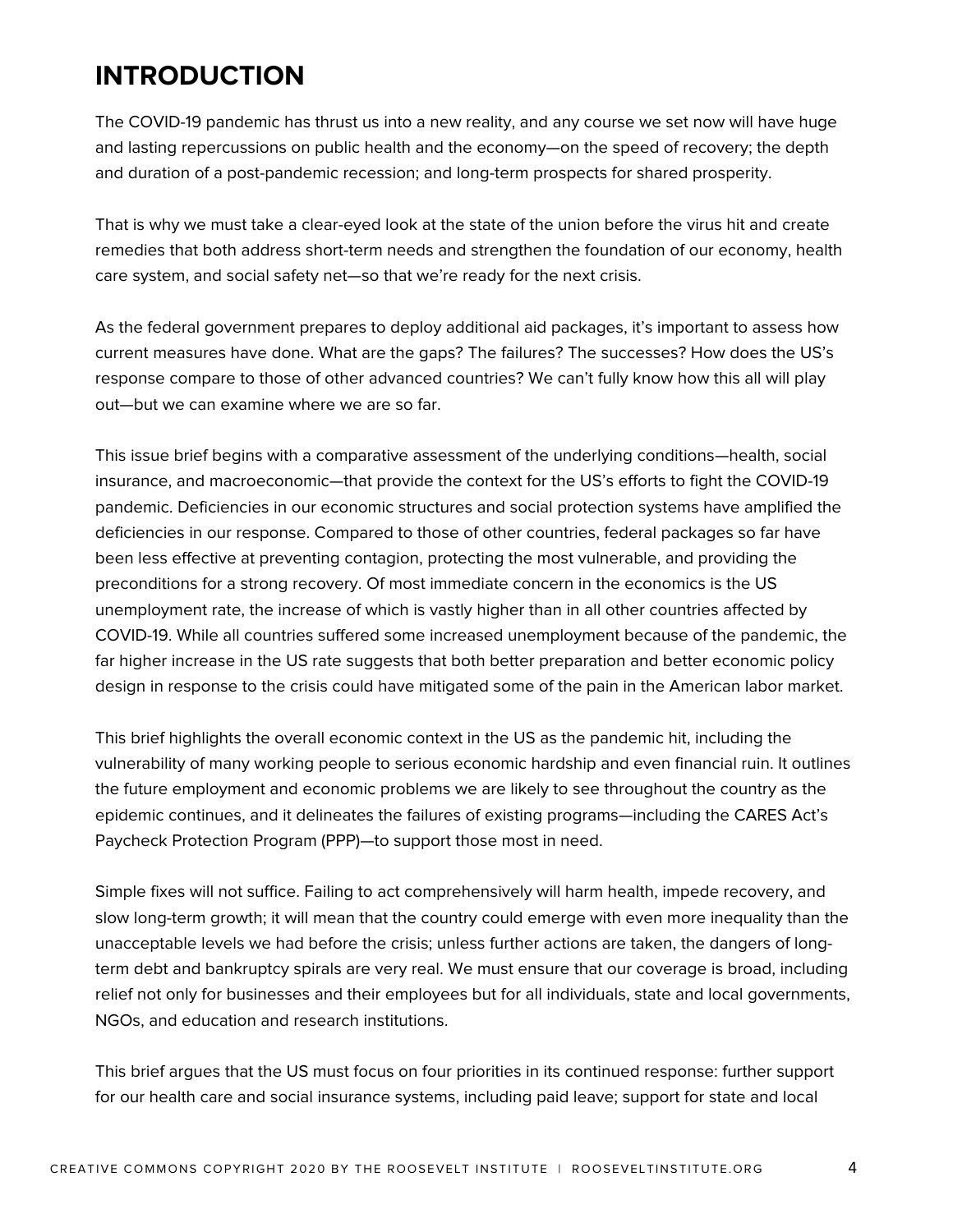governments; a paycheck guarantee program in which money goes straight to firms to retain workers; and a commitment to direct all actions—including liquidity support and debt relief for individuals and families—where they are most needed and where the absence of action today would hobble the recovery.

The pandemic is testing our economic system as it's never been tested before. With so many workers and firms in so many industries being so badly affected, a more systemic collapse or credit gridlock is possible. Policy must be designed to avoid even the possibility of such an occurrence.

## **AMERICA'S PREEXISTING CONDITIONS**

Before analyzing the impacts of COVID-19 and American response efforts, we must examine the nation's preexisting conditions.

#### **Health Systems**

When the pandemic struck, the US shouldered marked disadvantages relative to other advanced countries. In many ways, the US's "health status" was among the poorest in the OECD, with greater health inequality (Dickman, Himmelstein, and Woolhandler 2017) and lower—and declining—life expectancy, ranking 29<sup>th</sup> of OECD's 36 economies. (See Figures 1 and 2.) While everyone is insured through a public or private scheme in other OECD countries, in 2018, more than 27 million Americans did not have health insurance; and that number has been increasing. (See Figures 3A and 3B.) The COVID-19 virus is not an equal-opportunity killer. It goes after those with poor health conditions and brings them down. Given this, and given the inadequacies in our health care system and the inequalities in our economic system, it should not come as a surprise that we are seeing the disproportionate rates of COVID-19 illness and death borne by people of color; in many cities, Black Americans represent twice the number of cases one would expect given Black population shares (Cineas 2020). Despite expansions of coverage under the Affordable Care Act between 2010 and 2018, Black Americans remained 1.5 times more likely to be uninsured than white Americans during that time frame. For Latinx people, the uninsured rate was 2.5 times higher than the rate for white people (Artiga, Orgera, and Damico 2020).

Given the wretched state of health care and health insurance, the US was the least prepared of OECD countries to handle a pandemic. It had fewer hospital beds relative to its population (see Figure 4). Its strategic stockpile of essential health care supplies—masks, protective gear, ventilators—had been allowed to deplete. There had been cuts in funding for the Centers for Disease Control and Prevention (Bilmes 2020), the federal agency responsible for addressing a pandemic. And the global health security team within the National Security Council had been disbanded.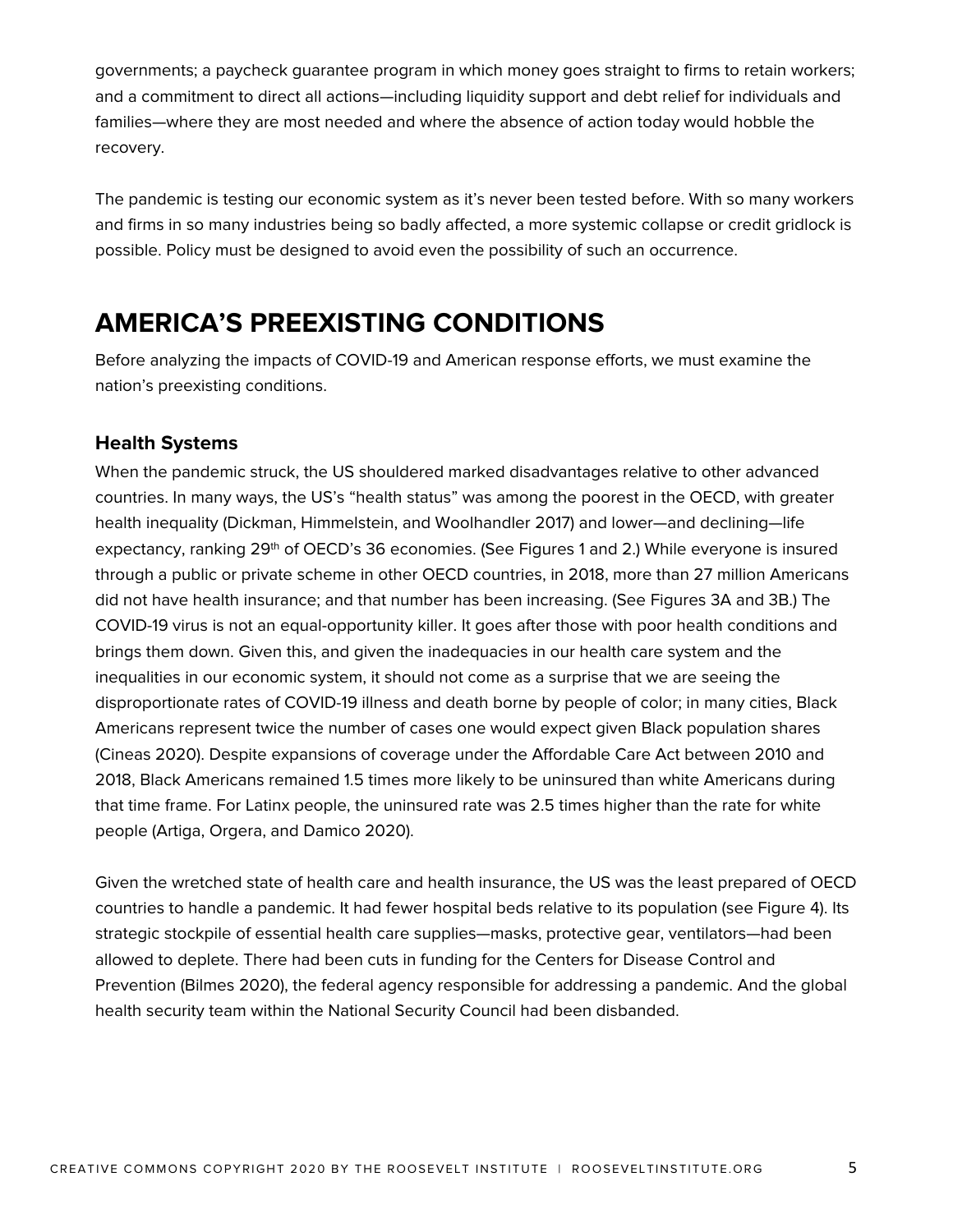#### **Income and Wealth**

The wealth and income inequalities within American society are well known, and so this brief does not devote much space to the voluminous and detailed data available. Suffice to say, since 1980, US income inequality has worsened significantly compared to Europe. While the income share of top earners in Western Europe remained constant over the last 40 years, the income share of the top 1 percent doubled in the US during that time (Alvaredo et al. 2017).

Wealth inequality in the US has also grown significantly since the 1980s, again with much more money going to the top 1 percent, and even more profoundly to the top 0.1 percent, whose share rose from 7 percent to 22 percent (according to the World Inequality Database).

COVID-19 does not affect everyone equally. People in poor health are the most likely to die from the disease, and they are disproportionately poor. Not surprisingly, then, the coronavirus crisis has exacerbated existing inequalities. "Essential" workers in frontline industries are largely women (65 percent), people of color (41 percent), and immigrants (17 percent). As they continue to work outside of their homes, these workers are more exposed to the virus; are less likely to have health insurance or access to federal relief; and are more likely to be low-income, with little or no wealth (Rho, Brown, and Fremstad 2020).

Amid deep uncertainty, many Americans face economic insecurity. Surveys indicate that—before the pandemic—nearly 40 percent of Americans didn't have \$400 in savings to face even small financial emergencies (Federal Reserve 2018; Tepper 2018). They have been and will be especially vulnerable as COVID-19 continues to ravage the economy.

#### **Social Insurance: Paid Leave, Unemployment Insurance**

Lacking savings and living paycheck to paycheck, many Americans infected with COVID-19 went to work anyway—largely because they did not have paid sick leave. Compared to other advanced countries, the US had among the lowest pre-crisis levels of paid sick leave, both in terms of coverage (Heymann et al. 2009) and in terms of benefits (Desilver 2020).

Though the US's overall paid leave coverage rate is 76 percent, coverage is highly unequal across geographical areas and segments of employment (US Bureau of Labor Statistics 2019), ranging from 60 percent in services and farming occupations to more than 90 percent for business managers and teachers. Most disturbing is that only 30 percent of private-sector workers whose wages are in the lowest decile have paid sick leave, compared to 93 percent in the highest decile.

Unfortunately, it turns out that many of these low-wage workers—including workers making less than \$15 an hour in the warehousing, transport, nursing, and food industries—have been the most exposed to the virus (Berube and Bateman 2020; Tomaskovic-Devey, Dominguez-Villegas, and Hoyt 2020; Gupta and Grinstein-Weiss 2020). The situation has disproportionately affected Black and brown workers, who are overwhelmingly clustered in jobs now deemed "essential," and, as noted above, are contracting COVID-19 at disproportionately high rates (Gould and Shierholz 2020).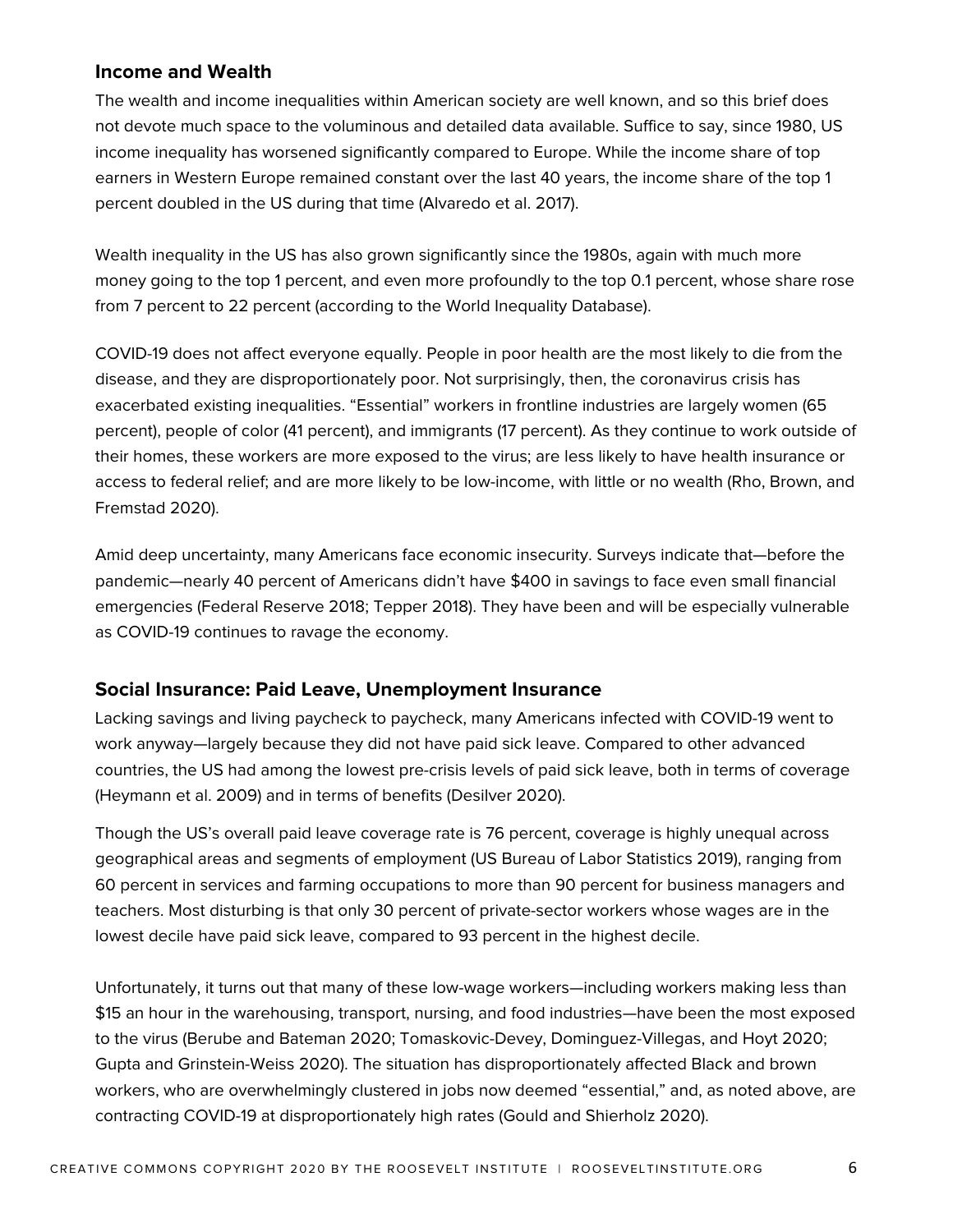By contrast, in almost all OECD countries, national schemes guarantee at least six months of paid sick leave, with 80 percent of pay for 85 percent of workers. It is worth noting that while Congress recognized the importance of sick leave in its first COVID-19 package, it provided only 10 days, and then exempted some 80 percent of all workers—both those working for firms with more than 500 workers and those working for firms with fewer than 50 workers.<sup>1</sup>

Making matters worse is that America's overall system of social protection is weaker than other countries'. Consider, for instance, the unemployment system: The replacement rate (the percentage of an individual's income that is replaced) is lower than in most other advanced countries, and it drops to as low as 8 percent after only six months of unemployment (see Figures 5A and 5B). This has macroeconomic consequences: It means that the "automatic stabilizers" in the economy are weaker. But it also means that individuals are more vulnerable and more insecure.

# **US RESULTS SO FAR: UNEMPLOYMENT AND HEALTH VULNERABILITIES**

Given poor American health, inequality, and income insecurity, COVID-19 has wreaked greater havoc in the US than elsewhere. Prior to the crisis, the US had a lower unemployment rate—though not a higher employment rate—than many countries did. (The fraction of the working-age population that was actually employed was markedly lower than in several other advanced countries, see Figure 6A.) But that has now changed dramatically. The increase in unemployment in the US exceeds the rate in other countries by a considerable margin, as depicted in Figure 6B.2 The data there do not reflect the most current statistics: Every week seems to bring further bad news, with another 13 million people filing for unemployment benefits in the last three weeks of April, according to the Department of Labor, and many more likely unable to file for benefits. Unfortunately, we can be confident that millions more will be added in the coming weeks.

The increase in unemployment is worrisome for three reasons. First, the newly unemployed are disproportionately lower-income, often making less than \$15 an hour (Berube and Bateman 2020; Tomaskovic-Devey, Dominguez-Villegas, and Hoyt 2020). Surveys also suggest that since the pandemic began, Latinx and Black Americans have reported more household layoffs, more employment hours lost, and greater pay cuts than white Americans (Parker, Horowitz, and Brown 2020). Our unemployment insurance system is very weak. Even after being temporarily strengthened by the CARES Act, the system still does not adequately protect large numbers of the most vulnerable,

<sup>1</sup> The 80 percent figure is derived from data published by the US Bureau of Labor Statistics on distribution of private-sector employment by firm size class.

 $<sup>2</sup>$  Early data suggest that impacts of the pandemic on labor demand are similar in the US and Europe (Arnold</sup> 2020). However, in Europe's largest economies, this has been met with schemes that allow employers to retain employees while wages are paid partially or in full by the government. These facilitate a recovery by reducing the fallout on workers' incomes and reducing hiring costs.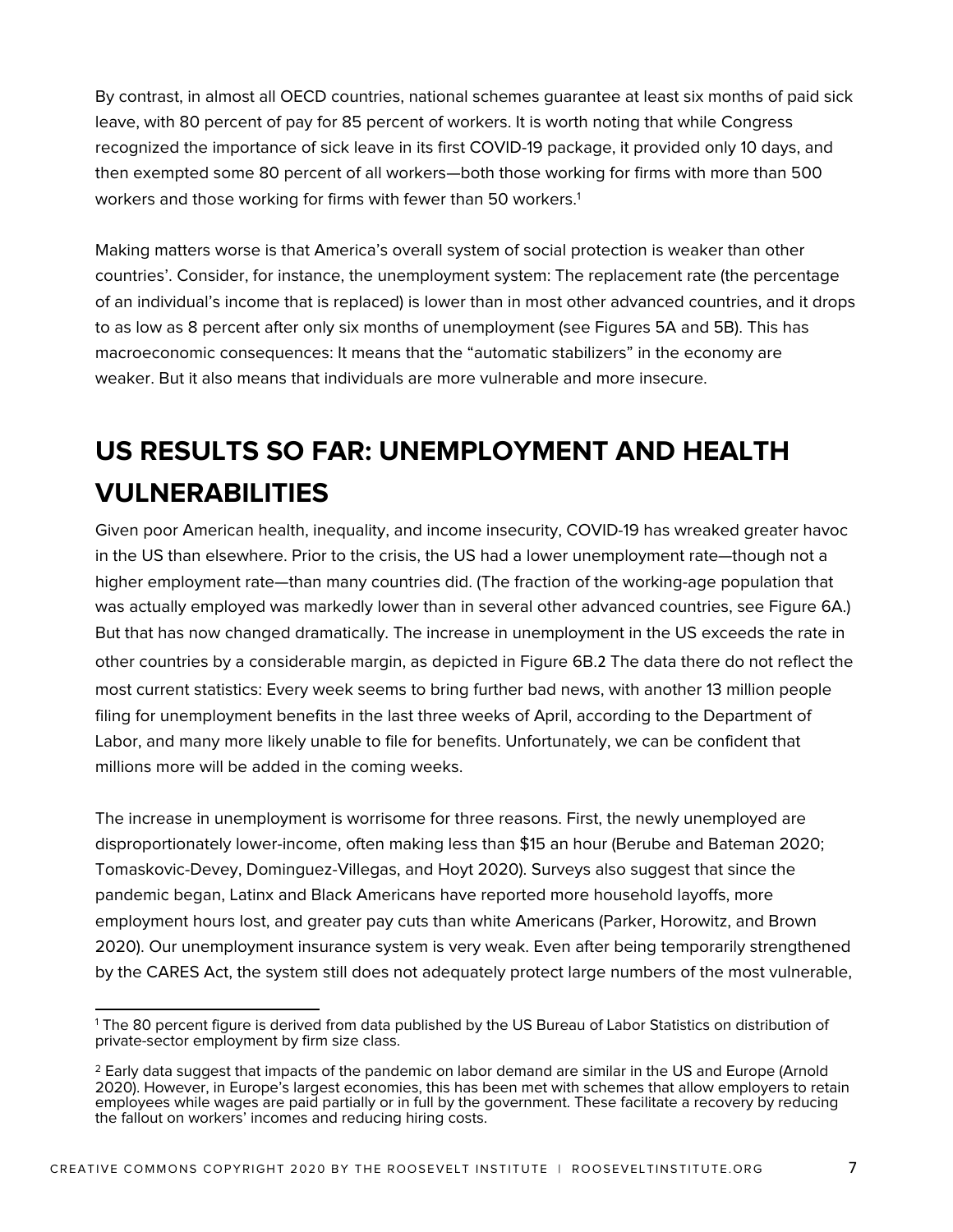supposedly one of the major objectives of rescue packages. Two big problems with unemployment insurance are the difficulties of applying and receiving aid, especially in states that lack the capacity for smooth administration; and the fact that extended insurance provided by the CARES Act (both through a federal boost to benefits and through an extension of regular state benefits) ends in December 2020. From now on, automatically increasing UI based on employment and underemployment numbers would be an important policy improvement.

Second, with so many workers dependent on employer-provided health insurance, the already-large ranks of the uninsured will swell. Many will turn to Medicaid, but with state budgets stretched to the brink and state revenues plummeting, the Medicaid system will be hard-pressed. The situation highlights another consequence of poorly designed and underfunded programs like PPP (discussed below): We will wind up bearing additional costs, in this case as a result of additional expenditures for Medicaid and a sicker, and thus less productive, labor force.

Third, the precipitous increase in unemployment means that the recovery may be weaker than it otherwise would have been, since firms will need time to rehire workers once business picks up again. There is strong evidence that displaced workers, when they finally do get rehired, are paid significantly less than before.<sup>3</sup> These lower wages may reflect lower productivity; the way we manage the crisis may thus have effects on long-term growth—the hysteresis effects that were observed in the aftermath of the Great Recession.

If we don't act now to stem unemployment, we could suffer a number of other economic problems: macroeconomic multiplier effects, debt spirals for individuals and households, and supply chain problems. The following paragraphs briefly describe each of these. What we hoped to be a quick Vshaped recovery will turn out to be a U (or W, depending on whether there is a second wave to the pandemic)—with the economy not returning to real prosperity for a long time.

# **BEYOND UNEMPLOYMENT: FURTHER THREATS TO THE AMERICAN ECONOMY**

#### **Macroeconomic Multiplier Effects**

These are the most familiar to students of economics: The evisceration of household balance sheets and worries about the future will lead to decreases in consumption. At the beginning of the crisis, it was anticipated that many, especially in the service sector, would lose their jobs. Others, from taxi drivers to small-business owners, might see their revenues vanish. Without well-designed measures of social and employment insurance, we could see a major macroeconomic effect, especially after the

<sup>&</sup>lt;sup>3</sup> For a general discussion of this point, see (Mason 2017).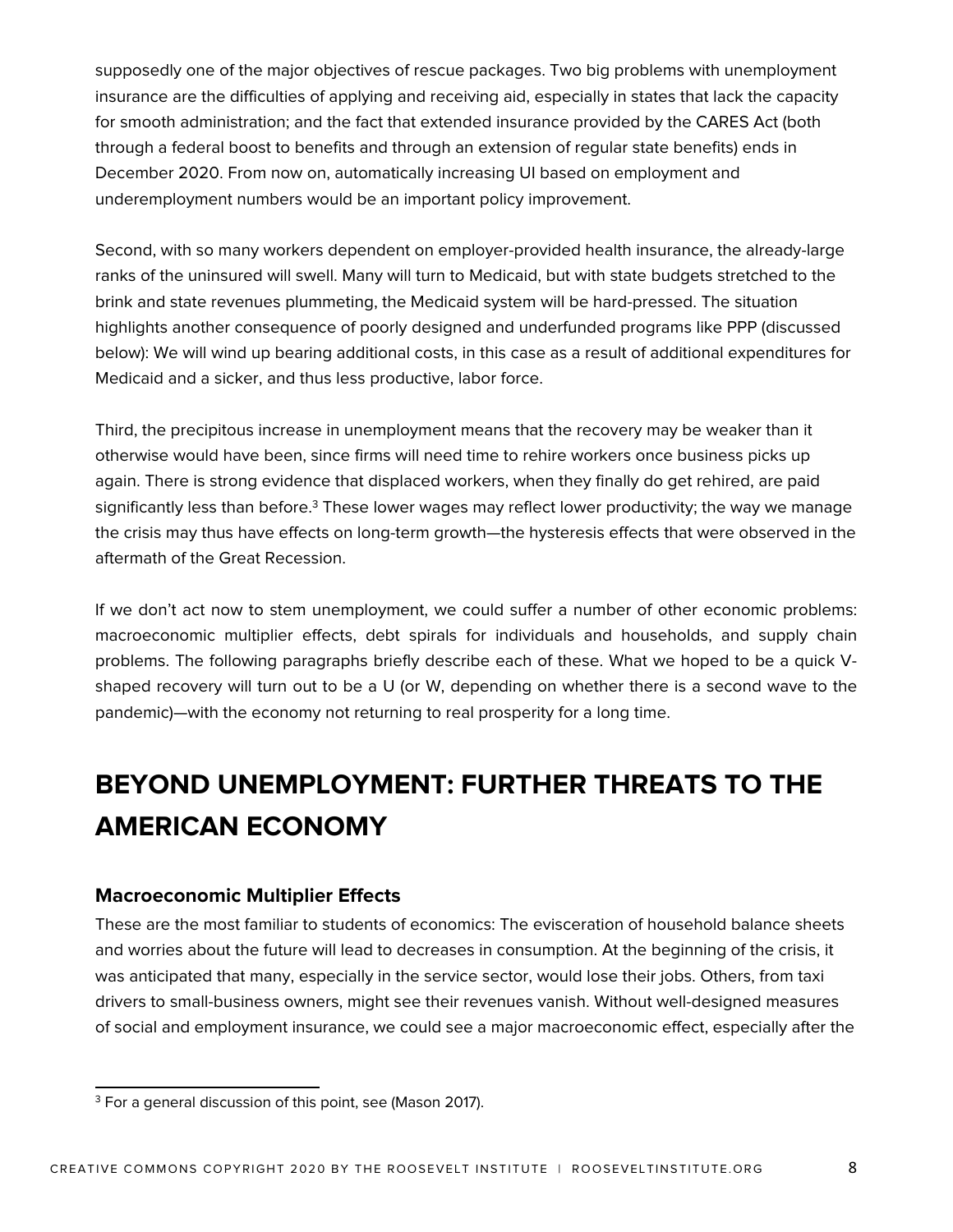pandemic itself recedes. If families are not protected, they will have to dip into their meager savings, with devastating effects on their balance sheets. Consumption won't return to normal quickly.

Decreases in expected consumption combined with worsening of firms' balance sheets will lead to decreases in investment. The two together mean that there will be an insufficiency of aggregate demand. All of this will, of course, be worse if there is a high level of unemployment. Decreased spending by some leads to decreased incomes for others, who then have to decrease their spending. The total aggregative effect can be much larger than the initial decrease, especially in periods when the economy is already weak. We saw this in the years after the collapse of the housing bubble, in the Great Recession, and likely will see this again in the years after the pandemic is brought under control.

At such times, monetary policy is often relatively ineffective: Lowering the interest rate a few percentage points won't induce firms to invest if they don't have confidence that there is a market for their goods. And the limitations of monetary policy in stimulating the economy are likely to be even more pronounced in the aftermath of the pandemic, given the long period of near-zero interest rates.

Fiscal policy is the only instrument that will work—and we shouldn't fear the debt. Before the pandemic, but after 2017's tax cuts for the wealthy, experts projected large increases in the debt-to-GDP ratio. Because of COVID-19, the combination of increased spending and lower GDP will result in a still higher debt-to-GDP ratio. The appropriate response is what the US did after World War II: We grew the economy with large investments in education, infrastructure, and technology, bringing down the debt-to-GDP ratio by raising the denominator (i.e., GDP). The true danger is austerity: Decreasing government investment and constraining GDP will lead to an increase in the debt-to-GDP ratio.

These are issues we will have to face in the near future. For now, it's imperative that the money we spend is spent well, to ensure as robust a recovery as possible. The design and implementation of key CARES Act pillars are cause for concern on that front, as the next section discusses.

#### **Debt Spirals for Households and Firms**

We have developed a complex economy in which the free flow of money is critical, and a blockage can be life-threatening, just as a blood clot in a central artery can be life-threatening. The economy is a delicate piece of machinery that was designed for short-run efficiency but not for resilience, and we may now have to pay a high price for that.

As the pandemic continues, there is a risk of bankruptcy cascades or debt spirals, as the inability of some households or firms to pay what they owe affects their creditors and their creditors' creditors. Normally, A regularly pays money to B, who uses that to pay C, and some of that money returns back to A—enabling what is described in elementary textbooks as the circular flow of money. But what happens if B no longer can sell anything? They can't make the payments to C, and then C can't make payments to A.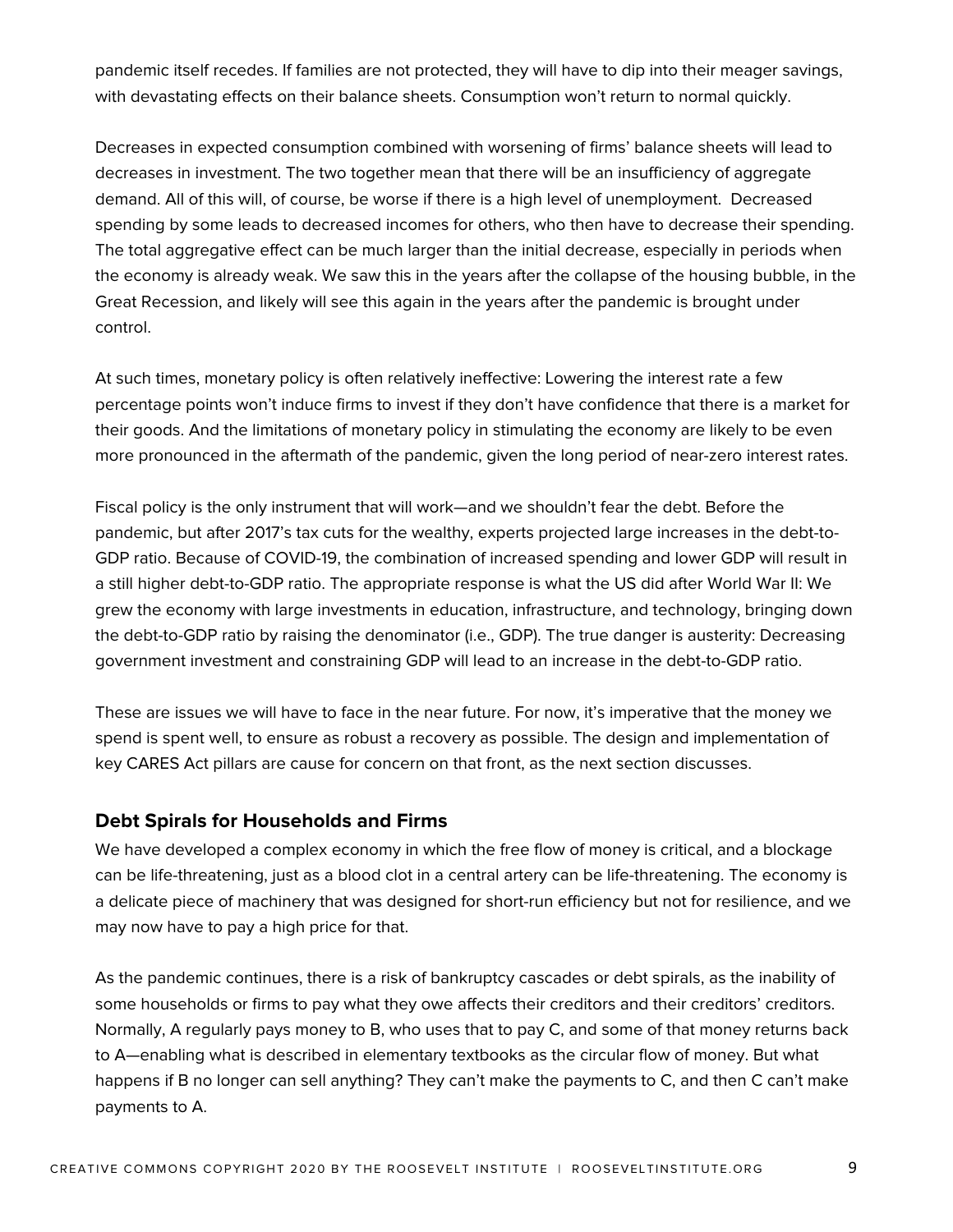In that situation, enormous debt arrears can arise quickly for individuals and for firms. What at first glance might simply seem an "employment problem" can quickly morph into an economy-wide problem. In the 1990s it happened twice. Most dramatically, in the East Asian crisis, almost 50 percent of the firms in Thailand, more than 50 percent in Korea, and some 70 percent in Indonesia were so much in arrears that they were effectively bankrupt. Commerce came to a screeching halt. And it was hard to figure out either how to work out the arrears or how to restart the economy.

Much of current policy is intended to prevent such a debt cascade among ordinary Americans and businesses of all sizes, especially small- and medium-sized. It's one of the reasons that the Fed has been supplying so much money so liberally, even to companies whose long-term prospects might look questionable—meaning that there is more than a little risk associated with the loans that they are making.

Because of the lack of transparency and the complexity and scale of what is occurring, it is difficult to assess the role that connections and influence play and whether the terms on which the loans are being provided are such that the public is reaping a return commensurate with the risks they are bearing, or even whether the importance of the sector to our economy is being considered. It is difficult to determine whether any consideration has been given to the responsibility of the firm's past behavior (e.g., failing to provide adequate capital cushions as a result of excessive share buybacks and dividends), and what constraints have been imposed on future behavior (e.g., corporate governance, maintenance of employment levels, or treatment of workers).

The decisions about who gets money and on what terms may shape—and distort—the economy for years to come. In many cases, they are life-or-death decisions for enterprises. But while enormous attention has been paid to the liquidity of large firms, much less attention has been paid to other parts of the economy—for instance, to households, states and local governments, and educational and research institutions. An unbalanced allocation of funds now will result in an unbalanced economy when we recover; it will delay and constrain recovery, making our society less vibrant, exacerbating preexisting inequalities, and weakening our preparedness for the next crisis. At the core of long-term progress are investments in education and advances in science; if our states and localities, institutions of higher education, and research foundations are not helped, our human capital will be lower, as will the future growth of productivity.

The failure to have a comprehensive program, taking into account the pre-crisis weaknesses in our economy and society, and a vision of what we would like to see emerging from the pandemic will have significant adverse effects, as discussed more fully below.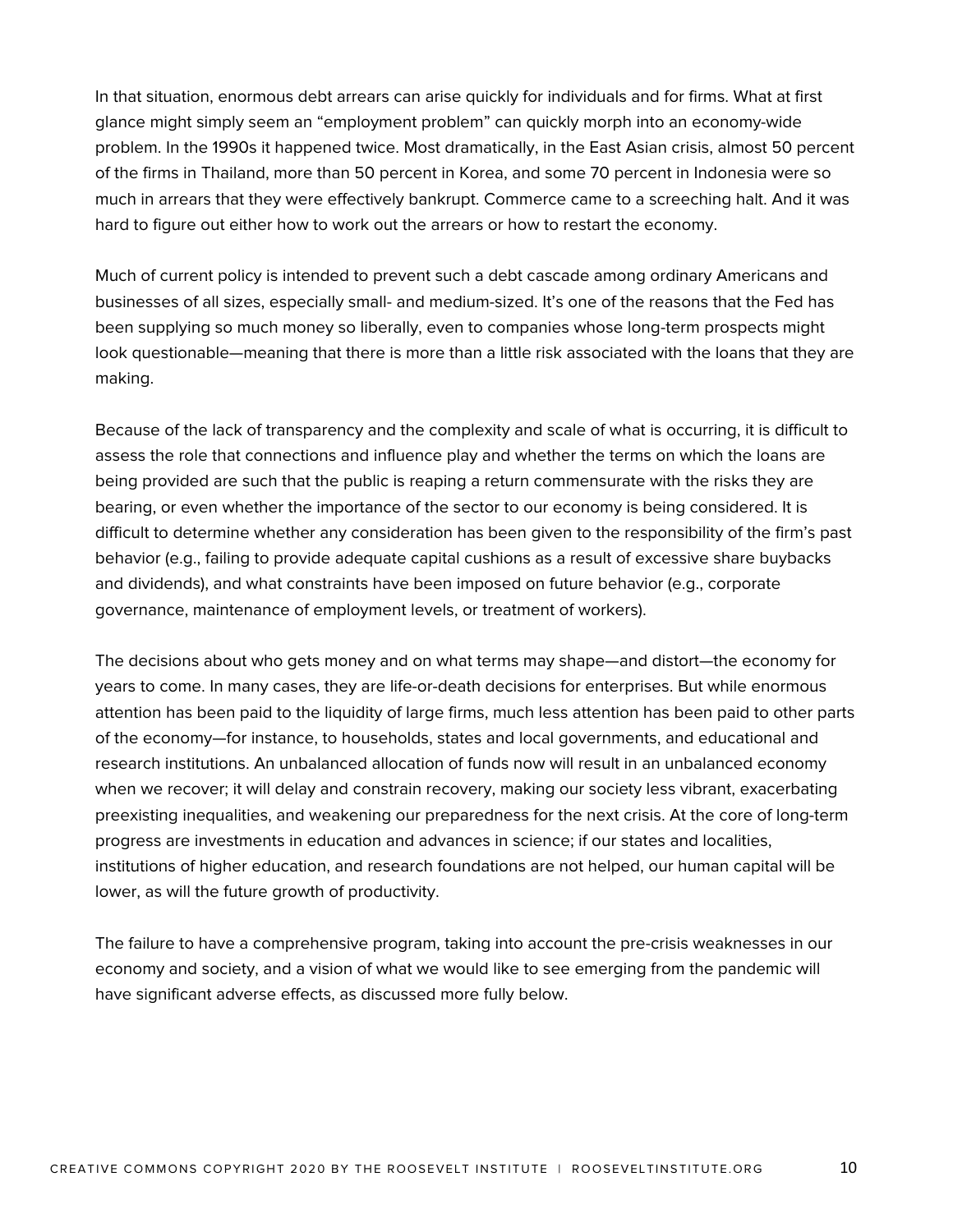#### **Supply Chain Problems**

Policymakers to date have focused mostly on the demand side—"stimulus"—and looked to the last crisis's demand collapse in shaping this crisis's response. Shortfalls in demand are important, but in this crisis focusing on demand alone will not be enough.

The reason people aren't going to restaurants or flying is because they fear contracting COVID-19; that creates a lack of demand, but not in the classic sense, and it's a lack of demand that won't be corrected by giving people more spending power. Further, if people don't or can't go to work, we could eventually see shortages in important products, including many intermediate inputs. There may even be supply chain problems in essentials, from medicine to food supply. We've already seen some aspects of this.

Indeed, the converse of the old (wrong) Say's law—that supply creates its own demand—may, at last, have some relevance here: Lack of supply will create its own lack of demand. But the resulting lack of demand will, in turn, have its own consequence, even in areas where contagion might not directly be the issue.

Even in the first stages of "reopening" the economy, production potential is likely to remain far below the pre-crisis levels simply because workers and their employers remain concerned about the disease. How long will it last? Will there be a second (or third) wave? How long will immunity last?

While there will thus be some uncertainty about the overall balance of supply and demand in this period, there may well exist excess demand for certain commodities—especially with the interruption of global supply chains, and especially so if some countries, worried about shortages, impose export restraints. (To avoid these, it will be essential to maintain a spirit of international cooperation and work closely with multilateral institutions. The US should have realized that if it restricts exports, others might do the same. The consequences for the US would be very adverse, at least in the short run, since our imports of many of the essential commodities far exceed our exports.) At the same time, there may exist excess supply for other commodities. With excess demand likely to occur in certain essential commodities, there will rightfully be a concern about simply relying on the price mechanism. Already, there are reports of the wholesale price of rice doubling or more.

Careful thought about how to deal with such contingencies is required: We have already witnessed the consequences of not preparing for the worst possible contingencies. The market has not responded how one would have hoped. While such failures might have come as a surprise to market ideologues, they were not unexpected for those who've engaged in a closer study of markets' strengths and limitations. We should consider government interventions in the production of essential goods—actions that, had they been taken earlier, in the case of masks, protective gear, and tests, might have saved a multitude of lives.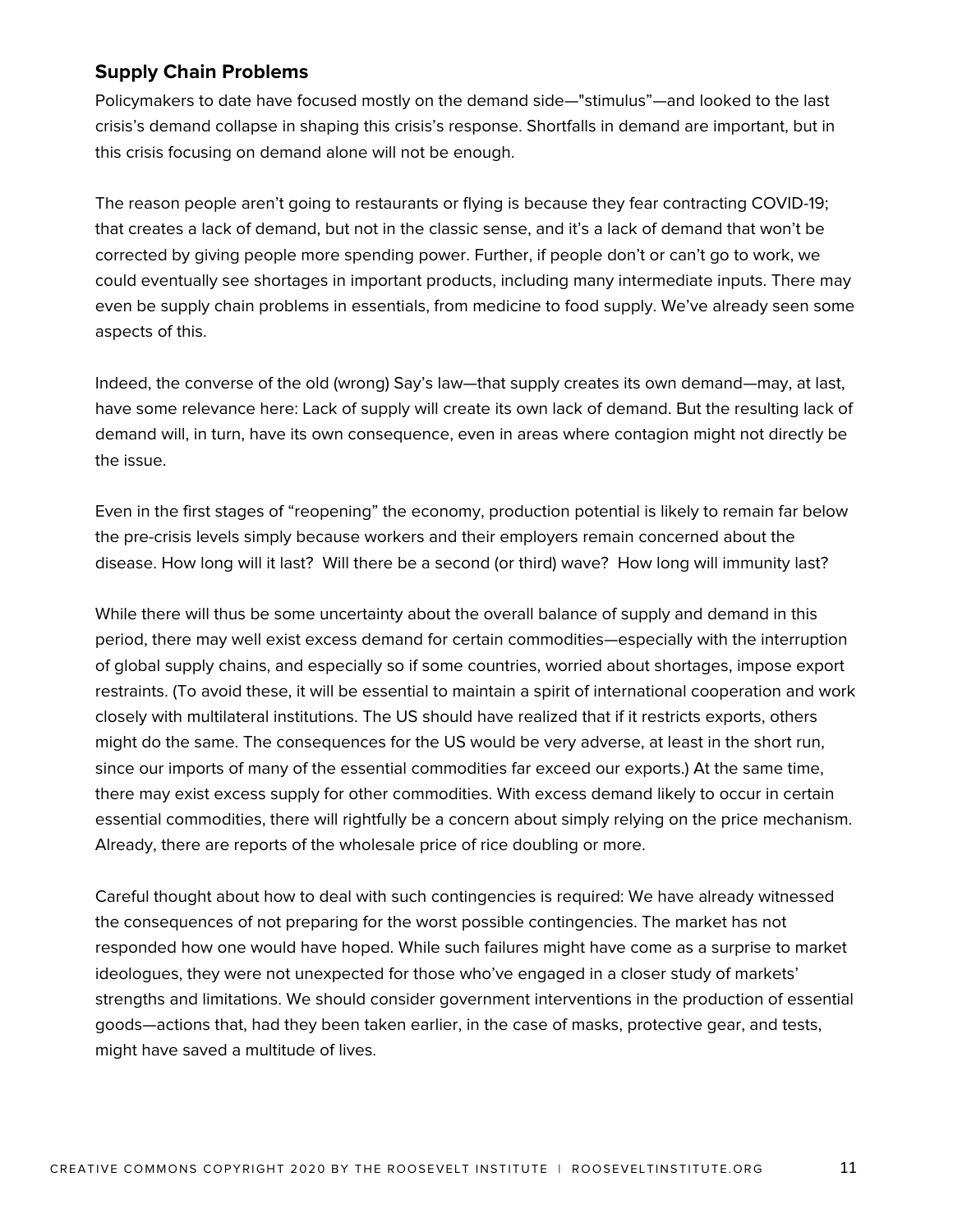# **POLICY RECOMMENDATIONS**

So far, four policy packages have been signed into law, but they are insufficient to generate a robust recovery.4 Based on this analysis of preexisting weaknesses in America's economic and social protection systems, and based on what has happened during the pandemic, including after the passage of the CARES Act, this section identifies four key sets of recommendations for the next policy response. A caveat: Emerging from this pandemic with a robust economy and a healthy population will require more than these four measures, and a longer version of this paper will discuss further recommendations.

But there is urgency in responding to the crisis. The failure to act quickly has already cost us lives and almost surely has meant the downturn will be deeper and longer than it might have been. Urgency requires prioritization, and forthcoming rescue packages should consider these measures priorities.

#### **1. Reducing Contagion and Containing the Pandemic**

Aid to hospitals, the production and distribution of effective tests, protective gear (including masks), and ventilators seem hard to dispute as priorities.<sup>5</sup> But there is one more essential policy that should be part of our health measures: paid sick leave for all.

An important aspect of containing the epidemic is for infected people to isolate themselves. But the ability and willingness of low-income workers with few financial reserves to do that is limited without paid sick leave. As noted above, Congress seems to have recognized this when it extended paid sick leave. But the exemption of some 80 percent of workers from mandatory sick leave undermined the legislation's effectiveness and imposed huge social costs. It is not just workers (especially those who

<sup>4</sup> These are the \$8.3 billion package enacted on March 11 (H.R. 6074), the "Families First Act" guaranteeing free testing and providing other benefits with delayed financial impact (H. R. 6201), the \$2.2 trillion CARES Act enacted on March 27, and the \$484 billion Paycheck Protection Program and Healthcare Enhancement Act (H. R. 622).

<sup>5</sup> This list of measures that *should* be taken to provide a strong "health" response to COVID-19 is not meant to be comprehensive, but to reflect the constraints of what might be done quickly by Congress. For instance, we should increase significantly the budgets of the Centers for Disease Control, the National Science Foundation, and the National Institutes of Health. We need to produce more scientists and doctors who can help us cope with future pandemics, and so we need increased support for our educational institutions, especially for research universities (Smyth and Jack 2020). We don't want undocumented workers going to work, or not getting treated, for fear of deportation. The Trump administration recognized this, putting ICE actions on hold, but no commitment was made not to use information gathered from treatment for future deportations. We don't<br>want individuals who are contagious hesitating to get treatment—even to find out whether they have COVID-19—because of lack of health insurance, so we have to quickly fill in the gaps in coverage, and in the meanwhile provide free health care to anyone who has, or believes they have, COVID-19. We haven't provided within OSHA or other government regulatory structures safety requirements for those going to work: It is particularly disturbing that workers who are viewed as essential, including in the health care industry, are going to work without protections that could significantly reduce their exposure to COVID-19, or the exposure that they may impose on others. In some cases, unions have demanded such protection for their workers; but in many parts of the economy, unions are not strong enough to provide this kind of protection. Face masks, protective gear, plastic shielding, and other appropriate measures should be mandatory.

There are still other measures that need to be taken with respect to intellectual property. A poorly designed IPR system combined with a reluctance of the US government to invoke compulsory licenses has played into the shortage of N-95 masks, which are protected by numerous patents, and matters may be even worse if a private firm is the first to develop a vaccine or retroviral.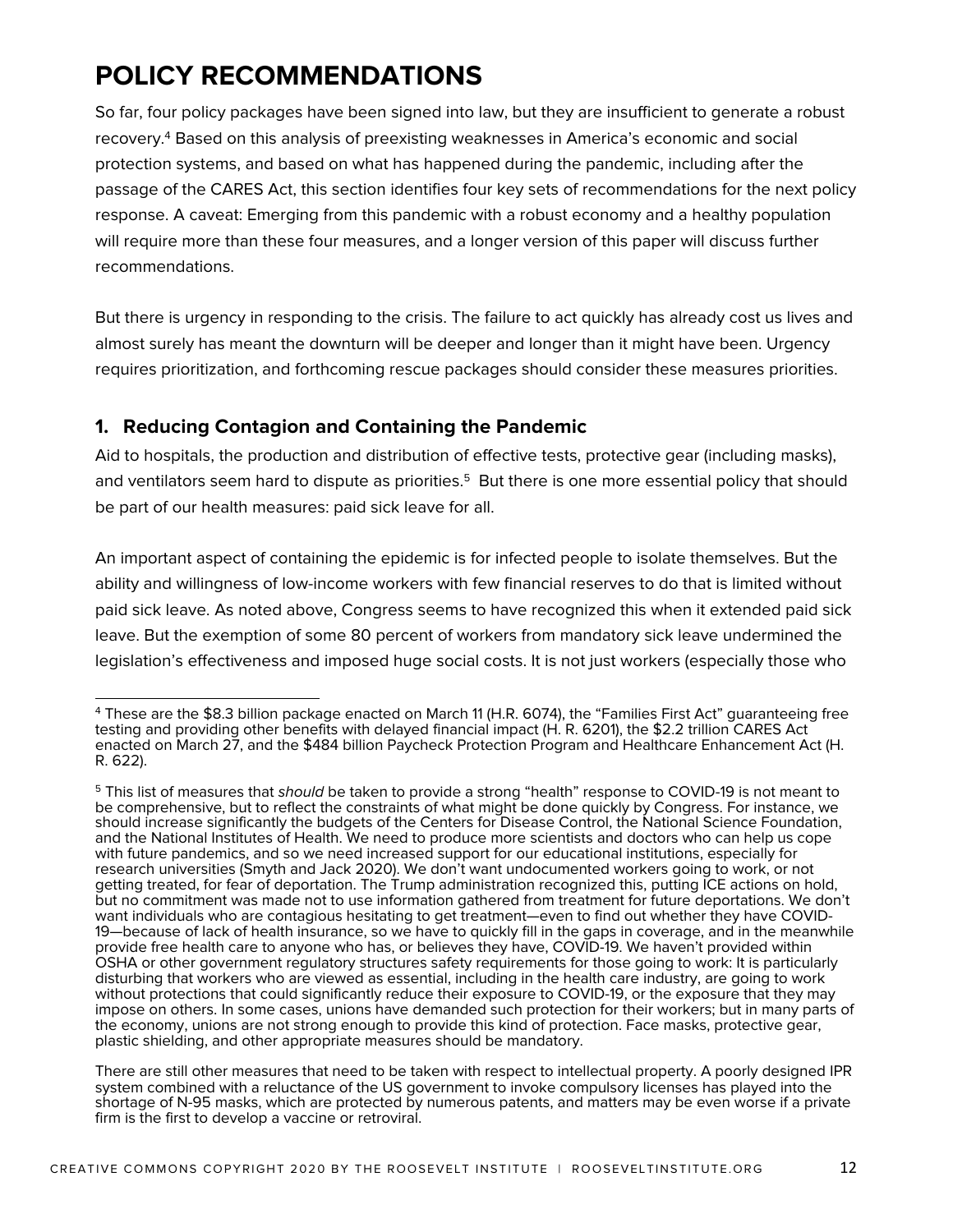are asymptomatic) whose incentives are not well-aligned with societal concerns; the same is true for employers, especially shortsighted employers who do not see the potentially devastating effects on their workforce when contagious people show up to work.

Therefore, it is imperative that the next federal relief package include 100 percent paid sick leave for all workers. Until rapid testing becomes widely available, sick leave must be available to everyone. Optimally, this mandate should be imposed on every firm, and thought of like a minimum wage: The minimum *compensation* package should include 10 days of paid sick leave. If that appears politically unacceptable, then the requirement should be imposed on every firm with more than 50 employees and every small firm receiving government assistance. Small firms that are not receiving assistance and did not provide paid sick leave before the pandemic would be eligible for government assistance to offset the costs of providing paid sick leave.

#### **2. Funding State and Local Governments**

The states are at the forefront of ensuring that everyone has adequate health care and preventing further spread of the disease. But they are also at the core of our society's provision of education and welfare benefits. The states' resources are badly stretched—not just because of costs related to COVID-19 but even more so because of the large decreases in current and anticipated revenues. States depend on income, profits, and sales taxes, and all of these will plummet. As a result of shrinking revenue and surging expenses for health care and unemployment, state and local budget shortfalls are already widening. One study estimates \$500 billion in state and local needs between now and the end of 2021 (Bivens and Walker 2020). Another study, which does not take into account the extra health-related spending, projects a \$500 billion state funding shortfall over three years (McNichol, Leachman, and Marshall 2020), almost \$300 billion of which is concentrated in 2021. Other studies provide similar results. The CARES Act gave only limited assistance to states, not even enough to compensate for the additional costs directly associated with the care of COVID-19 patients. The subsequent April 2020 relief package contained a meager \$100 billion in funding for hospitals and testing.

States operate within balanced budget frameworks, so when their revenues decrease, they have to cut expenditures (or raise taxes, which will be virtually impossible under current circumstances). Moreover, if there are higher health care costs (additional individuals under Medicaid plus additional expenditures associated with COVID-19), other expenditures will have to be squeezed. Likely cuts in education funding will jeopardize our economy's future.

Cutbacks in employment by states and localities necessitated by the revenue shortfalls will make a broad-based and timely recovery all but impossible. In the Great Recession, real tax revenues for states and localities fell by 7 percent (peak to trough), almost twice the decline in real GDP of 4.6 percent. Not surprisingly, this resulted in a larger decrease in state and local employment than occurred for the country as a whole. And the effects have been long-lasting: according to BLS data, state and local employment have still not recovered to pre-crisis levels.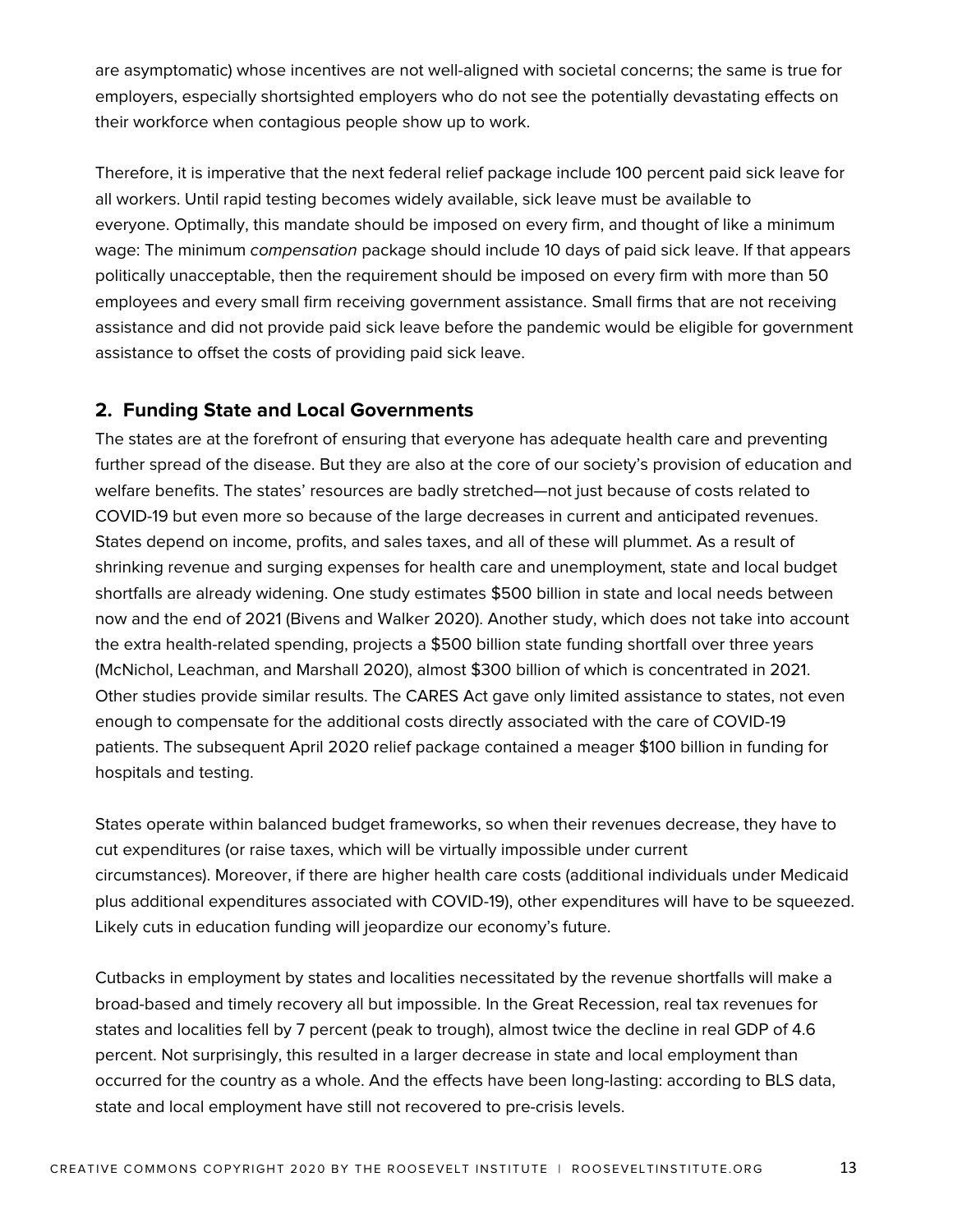To ascertain a rough order of magnitude of these employment effects, assume that state and local spending decreases in proportion to GDP and that the contraction is "only" 6 percent, compared to the 2 percent growth that was expected. In our \$20 trillion economy, that's a shortfall of \$160 billion. But the IMF recognizes that the shock to the economy could be twice the standard estimates, or more, depending on how long it takes to get the pandemic under control. The earlier cited data suggesting a shortfall of \$300 billion in 2021 is consistent with such estimates—and could even be considered conservative if one takes into account the experience of the Great Recession, during which tax revenues fell almost twice as much as GDP.

But a spending cut of this magnitude, in a recession, will also have a large multiplier effect, although with a slight lag. With a fiscal multiplier of 1.5 (Whalen and Reichling 2015; Blanchard and Leigh 2013), the impact on GDP could be between \$240 billion and \$450 billion. This is nothing more than a large dose of fiscal austerity at the state and local levels, caused by the failure of the federal government to respond quickly and appropriately. Contraction of state and local spending could, by itself, induce a significant contraction in GDP.

The effects on the unemployment rate are commensurately large. Assuming a one-to-one effect on employment, the 1.5 percent of GDP spending cut (\$300 billion) translates roughly into a total increase in unemployment of 2.25 percentage points, or another 3.7 million jobs lost. But because the labor intensity of state and local government is high, the unemployment effect will almost surely be even larger.<sup>6</sup> As noted earlier, the percentage decline in state and local employment in the Great Recession was larger than for the country as a whole, and arose because we did not provide adequate assistance to the states and localities. The contraction at the state and local level countered the stimulus that was provided by the federal government and helps explain the anemic recovery.

The adverse effects of the contraction in state and local government spending and employment are likely to be particularly stark because of timing: States and localities will not immediately contract their spending. They may start to cut just as we emerge from the pandemic, as the full impact of the economic slowdown becomes more apparent. That means it is plausible that the magnitude of the response, say in the late summer or fall, will be all the greater; that is, if we were to emerge from the pandemic in the next few months, the adverse economic effects from the contraction of state and local expenditures would be felt then, and with a force that could be significantly larger in subsequent quarters.

If we are to avoid all of these dire consequences, there needs to be substantial assistance to state and local governments now, to offset *fully* the adverse revenue effects and increased costs

<sup>6</sup> According to the Bureau of Economic Analysis (Table 3.25U), states and localities allocate half of their expenditures to employee compensation (wages and employers' Social Security contributions), compared to 10 percent for the federal government. Furthermore, according to the US Census, half the compensation paid by states and localities is allocated to wages.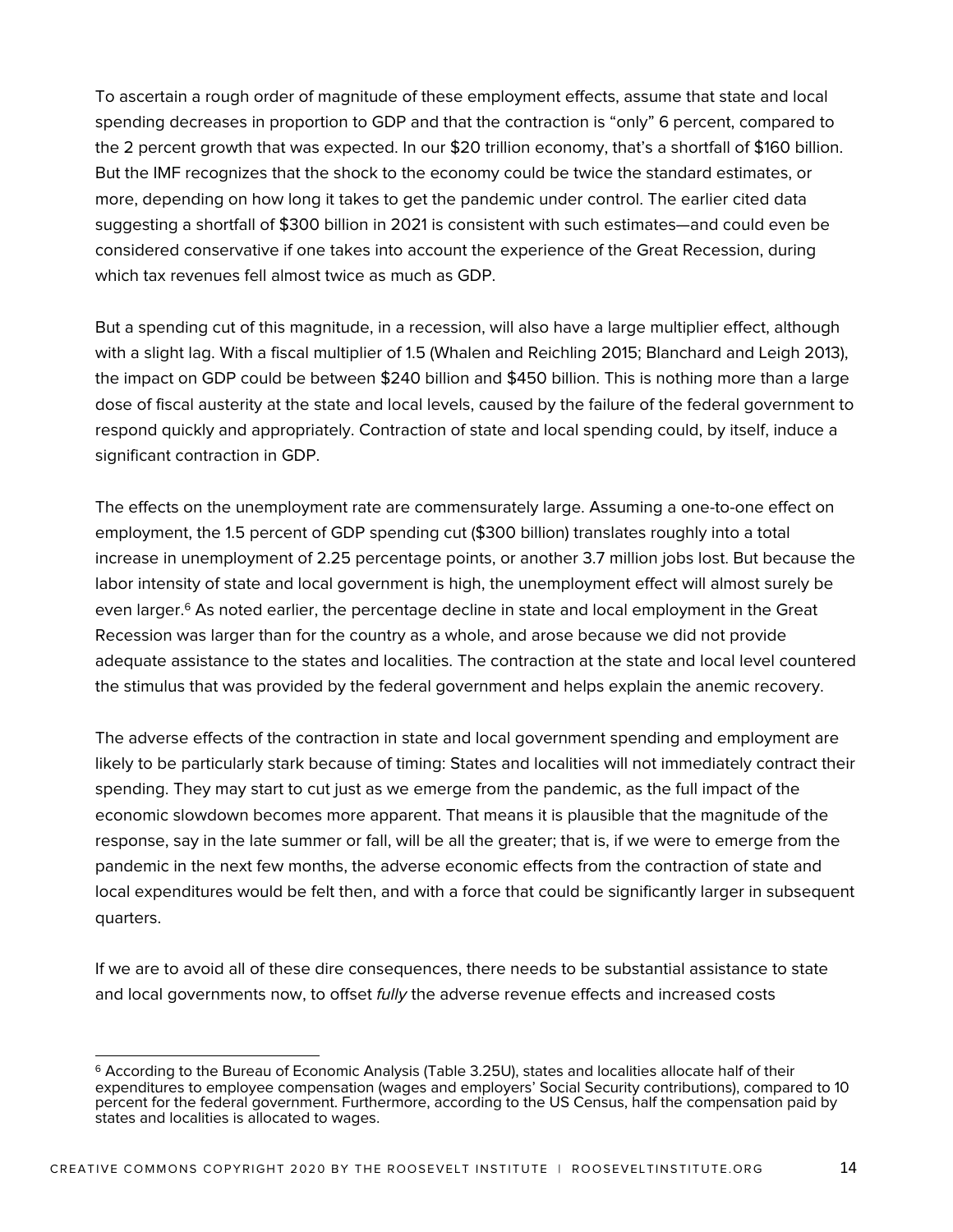associated with COVID-19. Congress must allocate at least \$500 billion in state and local relief in the next aid package.

While substantial sums should be included in the next packages passed by Congress, we can't be sure of the total impact of COVID-19. Only time will tell. The adverse revenue effects could be much worse than the rough estimates provided here, particularly if the pandemic lasts longer than is now expected or if there is a second wave. Therefore, there should also be a provision ensuring that the federal government will offset the revenue losses and increased expenditures associated with the employment and health consequences of COVID-19 as those numbers become clear. The states and localities need to have greater certainty for their planning, and Congress should not have to be asked over and over again, when the consequences of *not* providing this assistance—a kind of automatic destabilizer for the economy—are so clear. Thus, the assistance needs to be indexed to state and local government revenues and health care expenditures.

#### **3. Keeping Workers in Jobs**

Even before the passage of the CARES Act, the alternative approach of *direct payments to employers to retain workers* seemed to some more likely to be more effective than the disparate programs included in that bill. The evidence over the last few weeks seems consistent with those expectations.

The federal government, both through the IRS and the Social Security Administration, has a direct link, in most cases electronically, with every employer in the US, so it should be easy to transfer money directly from the government to these employers based on employer retention. A paycheck guarantee program, such as the one proposed by Rep. Pramila Jayapal (D-WA), or the Paycheck Security Act, just unveiled by Sens. Bernie Sanders (I-VT), Mark Warner (D-VA), Doug Jones (D-AL), and Richard Blumenthal (D-CT), give examples of what such a program might look like. Provided that the employer retained employees, the government would make up for the shortfall in revenues experienced by any firm, based on a simple formula (e.g., 90 percent of the payroll for wages and salaries of up to, say, \$85,000—augmented by amounts representing "fringe benefits" and "overhead"). Several studies have estimated the costs of this kind of program, which obviously depend on the precise parameters. Variants range from \$115 billion to \$150 billion a month during the shutdown. Costs associated with partial shutdowns would be proportionally smaller.

These costs, however, are largely gross estimates, not net; the net costs are likely to be substantially smaller. The government would otherwise have to face additional costs in unemployment insurance and Medicaid. The program would, moreover, replace the costly Paycheck Protection Program (PPP), which, if the pandemic lasts much longer, could require a further injection of funds even beyond the "phase 3.5" monies authorized in late April.

The program might be made even more effective by providing supplementary support for training, so that workers who are not fully engaged in production could be more productive when the economy emerges from the pandemic. In the US, on-the-job training is far less common than in many other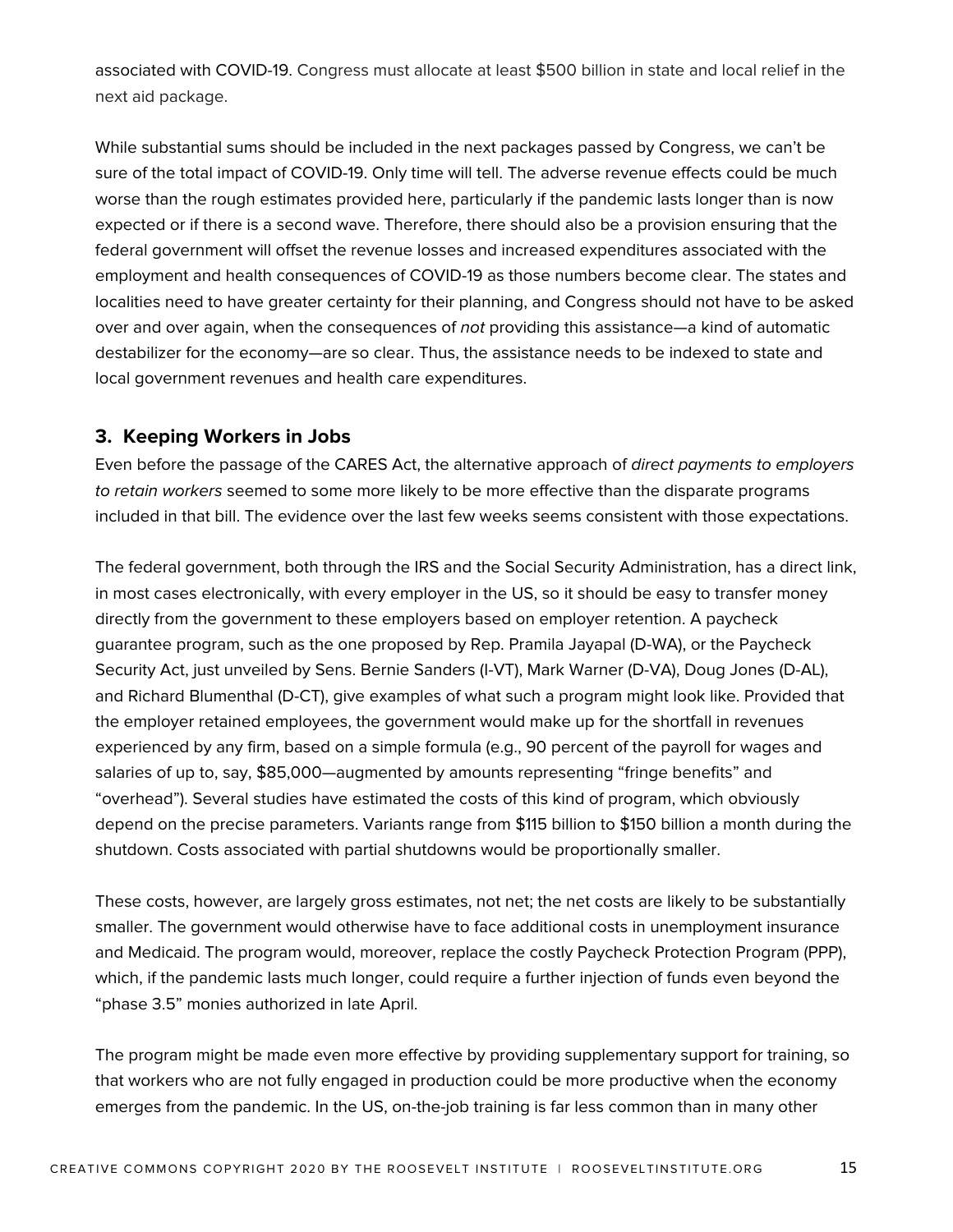high-wage, high-productivity economies, such as Denmark (OECD 2018). This would not only be a more productive use of their time but would almost surely contribute to a more general sense of wellbeing.

This program represents a significant improvement over the existing PPP; it is simpler to administer, with more of the money going where needed, and considerably less costly and more effective.

The reports on the first set of disbursements—representing the original allocation of \$350 billion—are disturbing. The problems with the PPP design are four-fold. The first problem is the overall randomness of who was allegedly going to get helped initially. The second problem is bias; those mostly likely to get help were those who were best-connected, most likely to know about the program, and most apt to understand how to apply. The third problem was the introduction of banks as intermediaries. As profit-seekers, banks are incentivized to help the largest and most reliable of applicants. And the fourth problem is lack of clarity and transparency. Whether the PPP funds are loans or forgivable grants was unclear to many applicants.

There were glaring gaps between the industries most vulnerable to the crisis (Lund et al. 2020) and where the money actually went: Construction and professional/technical services were the largest recipient (by sector), though neither of those represents the most fragile areas of the economy accommodation, food service, and retail trade (US Small Business Administration 2020).

The procedure by which the funds were disbursed had inbuilt biases that could have been expected to produce the disappointing results that were observed. The program was administered by the banks; there were delays and confusion in informing the banks about the rules. Companies with better connections with those banks that gave priority to the PPP program and had sufficient scale and flexibility to divert resources to processing applications effectively got preferential treatment.<sup>7</sup> It was this that introduced the unwanted degree of randomness into the program and the biases noted above. Construction companies, for example, are typically funded by construction loans and have good bank relations; these were never originally on the list of the most vulnerable, partly because many construction projects are going ahead anyway, and partly because the sector is used to cyclical fluctuations and should be in a better position to fend for itself.

Public companies and large enterprises, well-staffed by lawyers and with good political connections, seem to have fared well too (Indap 2020). While the program was *supposed* to be about small businesses, Ruth's Chris Steak House, with 5,000 employees (10 times the limit for a small business), was a recipient. This was not an accident or an administrative oversight: Lobbyists got their way, as they did with the Tax Cuts and Jobs Act of 2017. "Exemptions" allowing the money to go to big

 $<sup>7</sup>$  Puerto Rico, already devastated by two hurricanes, illustrates how badly the program has played out. The</sup> Center for the New Economy (CNE) reports, "In Puerto Rico, for example, local credit unions have not been able to gain access to the SBA's system, a necessary first step to begin processing loans. Financial tech companies, such as Paypal, Intuit, and Square, also had to wait for authorization from the SBA, though they have recently started processing loans."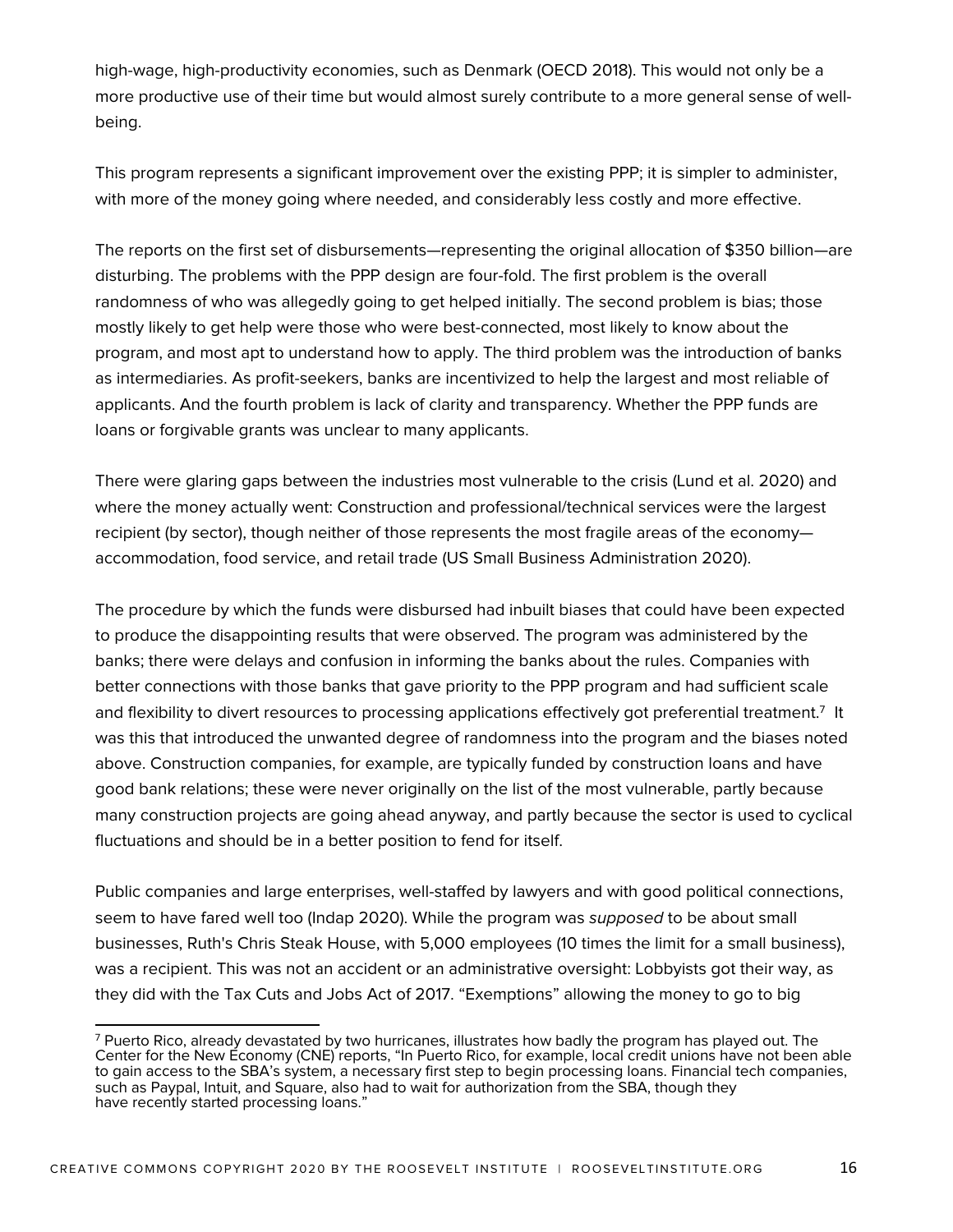businesses were put into the bill for franchised hotel and restaurant businesses, inclusions which at the time were subject to extensive criticism (Davis and Haddon 2020). Large professional services companies, again well-linked with lawyers and bankers, many of whom can easily work from home, were also large recipients, but again not necessarily among the most vulnerable. This note sent to the author by the co-owner of a small firm describes their experience and aptly captures the PPP's flaws:

What is terribly sad is that the large companies gobbled up funds that small businesses desperately needed . . . allowing the banks to determine which applications made it into the SBA pipeline was a huge mistake. In many cases, the banks (especially the big ones) served their own interests by splitting up the PPP applications into 2 buckets—the commercial/private bank bucket vs the retail bank bucket. The first bucket got VIP access; the second bucket got no service or access. [Our bank] sent out another auto-email a few days ago saying we were in the SBA queue but that funds were likely to run out quickly and there is no guarantee that all loans in the queue will be fulfilled. I think a lot of small businesses will be wiped out in the coming months. It's very sad to think of the suffering that this will cause.

Recent data suggest that large firms got a significant percentage of the PPP dollars: 4 percent of loans accounted for 43 percent of the monies allocated, 75 percent of smaller loans (under \$150,000) accounted for only 17 percent of funds allocated, and 9 percent of the funding went out in large loans (over \$5 million) (Rabouin 2020).

The data available so far do not allow us to assess the extent to which the money actually went to preserve jobs of lower-income workers. However, as unemployment data have shown, the program has clearly not succeeded in keeping workers attached to their firms.

Another problem that some small businesses have raised is lack of clarity about the "debt forgiveness" part of the program. It is through this channel that firms are encouraged to borrow money to maintain their labor force. But many are worried that, in the end, their debt will not be forgiven; there is a lack of trust. And if that is so, firms will not maintain their employment levels; they will simply use the money as a capital cushion—to pay, for instance, top management—knowing that if things turn out bad enough, they can simply default, while if they turn out well, they will easily be able to repay, especially given the interest rates charged. And if somehow their debt gets forgiven, all the better: It's just a one-sided bet.

It appears that this program intended to provide funds for small businesses is in fact a relief program for large banks. The banks get a fee of 1 percent—not for bearing risk but simply for helping businesses complete the forms and transmitting them to the government. In normal times, giving the banks \$6.6 billion (an estimate of what they will get in total for administering the program) would be considered a large amount. It still should be. The banks are not asked to evaluate the application, or even to assess its accuracy. They are just data transmitters, and in a world where most firms have an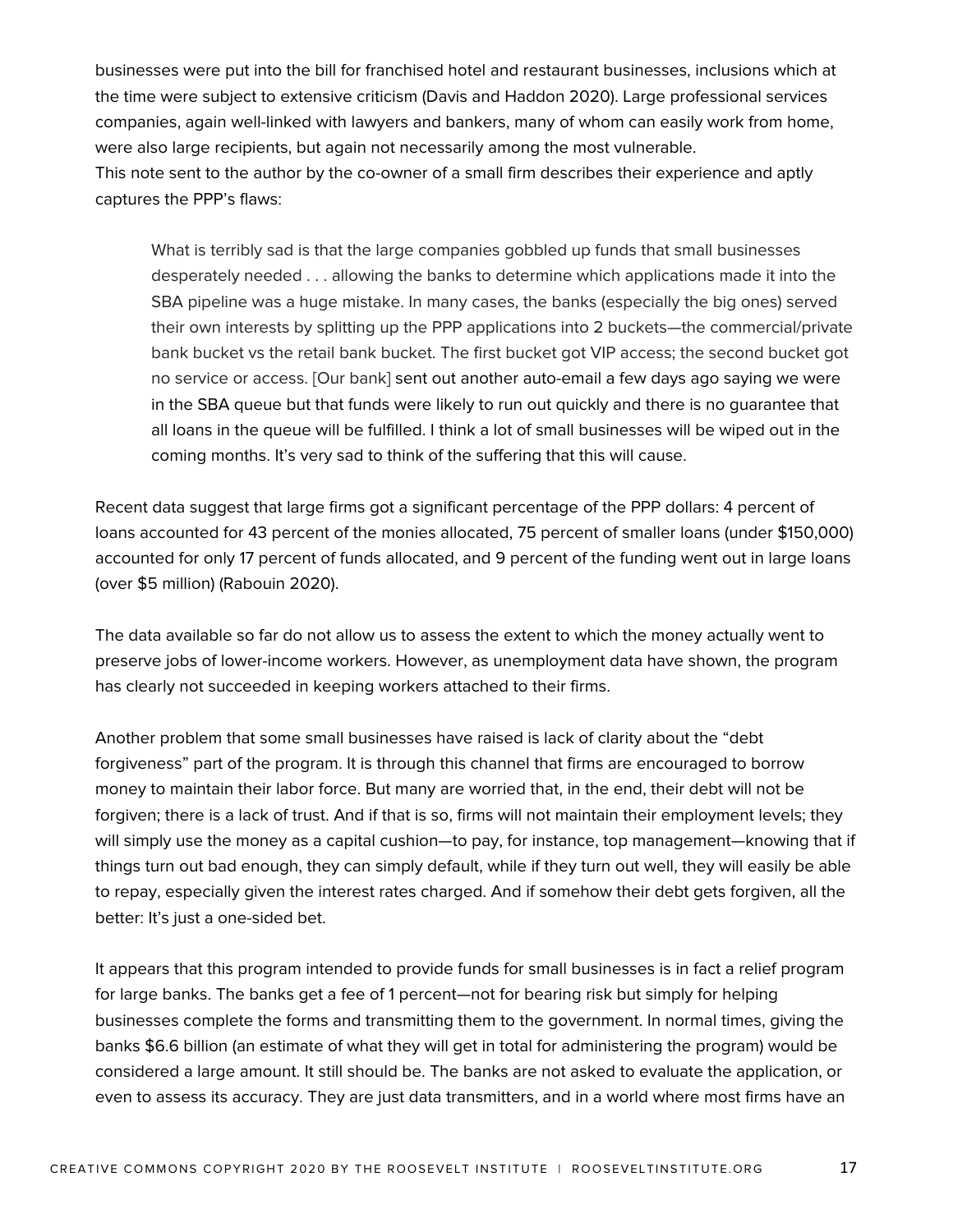electronic interface, there is no need for a data transmitter. But using banks as data transmitters introduces a distortion in the system, since some businesses are more linked with banks than others, and some more linked with banks that are linked with the SBA than others. Larger firms and those that regularly turn to banks (such as construction) are more linked. Smaller firms, and also those owned by people of color, are less well-connected.

In retrospect, it is clear we made a big mistake in adopting the PPP program rather than something akin to a paycheck guarantee program. But even though the first two tranches of PPP monies have been approved, there is a compelling case for moving to a new program: Still more money will be required. The second tranche will run out, well before demand is fully satisfied. And the whole program was designed for a short shutdown. It is looking like the total "effective" shutdown especially taking into account the partial shutdown that is likely to be the next stage in dealing with the pandemic and a possible second wave—will be far larger than the program was designed for. More money will be spent, and it is important that it be spent well. The fixed costs of establishing a new program are small compared to the variable costs of running the existing program. The flaws in the PPP are inherent; there are no "easy fixes" that will enable it to do what it is supposed to—be an efficient, transparent way of getting money to those who most need it. It was not designed for transparency, so that Americans could know the most vulnerable were being protected.

There is another advantage in an alternative program*.* The attempts within the CARES Act to maintain employment (which so far have obviously failed) consist of a patchwork—one program for small firms, another for large firms. Certain sectors, especially educational and research institutions, have been left out. Many colleges and universities are economically fragile, and many have begun to announce hiring freezes or other budget cuts (Pandey 2020). Research institutions are important for the fiber of the country; at one level, our obligation to protect the vulnerable should be universal, without regard to the sector in which they work. And in the process of recovery, the stimulus of demand from consumption will be just as strong coming from workers in these sectors as in any other. But on the other hand, the long-run vibrancy of the economy depends on preserving and strengthening the sectors that are most vital to the country's future—not to its past—and the sectors that are most fragile. Just because educational and research institutions didn't have lobbyists as good as those of businesses doesn't mean their workers are less vulnerable or less important to the future of the economy and the nation.

It would be far easier to make a new program—along the lines of paycheck guarantee proposals more transparent, with lower overheads and greater targeting of money where it's needed. Such a program would be more comprehensive and successful than the PPP in preserving links between employers and workers, which will prevent our unemployment and Medicaid systems from becoming overwhelmed and quicken our recovery.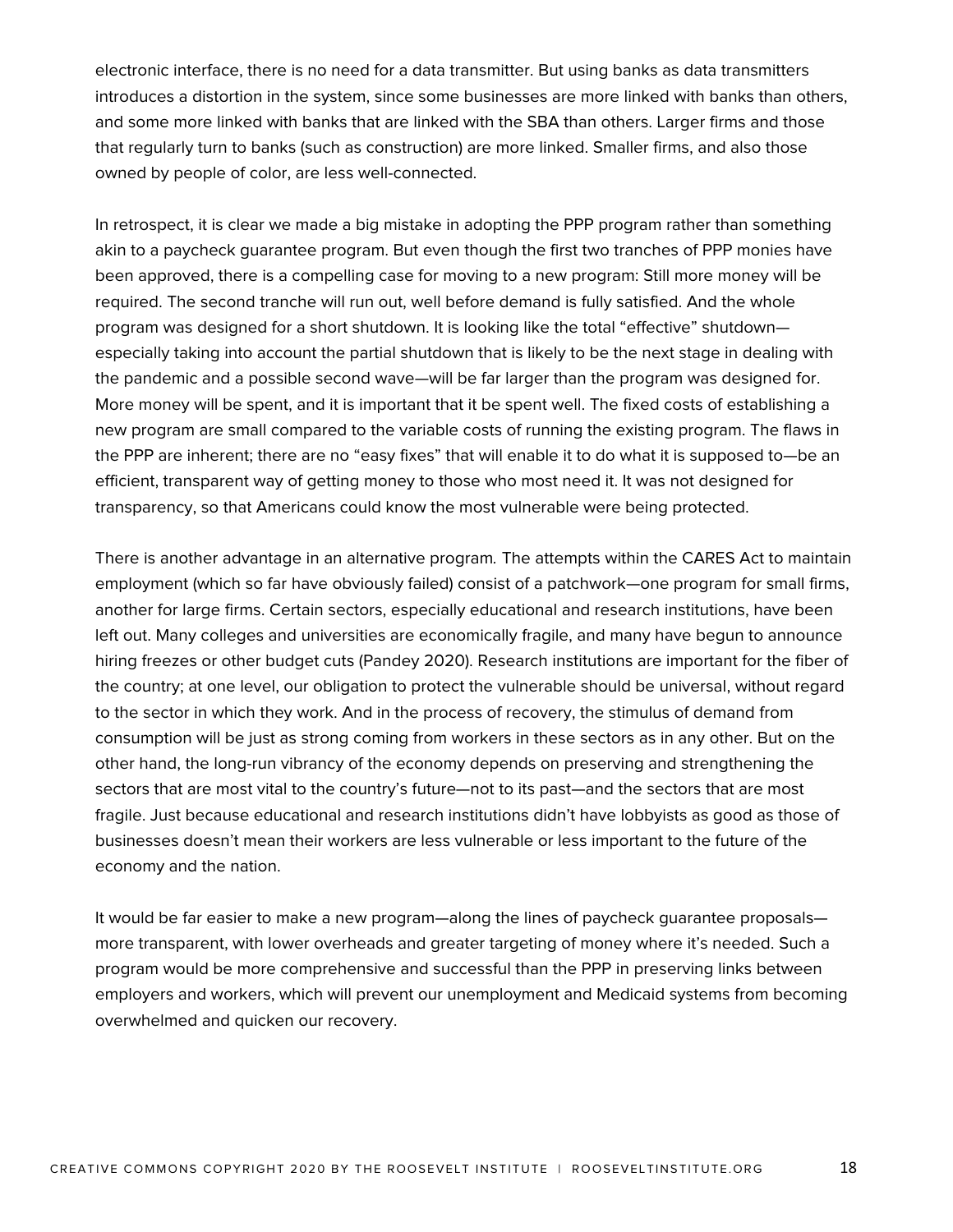#### **4. Providing Liquidity and Debt Relief Where Needed**

The CARES Act and the Federal Reserve have recognized that many firms might face liquidity constraints, which could threaten their very survival and make a recovery difficult. But they paid only a little attention to similar problems facing households. Already, there is evidence of severe liquidity problems: According to the National Multifamily Housing Council, as of the first week in April, 31 percent of tenants nationwide failed to pay their rent, as compared to 18 percent in the same period one year ago (Dougherty 2020). As explained earlier in this brief, such a liquidity problem could trickle up, infecting the entire economy and impeding recovery.

The CARES Act did some things right: no evictions or foreclosures on *government* mortgages and no payments on student loans. But it didn't go far enough in helping people who needed it. The program didn't provide a stay on usurious credit card debt, on car and homeowner loans, or on non-federally insured mortgages. At the same time, the program gave assistance to some companies that surely didn't require the help—money on generous terms to big corporations, which, if solvent, could probably get money in any case. While the rest of the economy is on "stay" as a result of COVID-19 out of work, without sales, on hold—the banks and other creditors are not. They keep racking up the returns, even more so with late fees. This should not be considered acceptable, especially since so many of the banks are in business today because "we," the taxpayers, saved them in 2008 and in a host of bailouts before that.<sup>8</sup> Such a stay is necessary if we wish to ensure that the benefits given to the most vulnerable people are actually enjoyed by them—rather than just transmitted on to their creditors. This is especially important for low-income households, a majority of which have someone who has lost a job or taken a pay cut (Parker, Horowitz, and Brown 2020).

At the very least, borrowers should be shielded from involuntary collections and the garnishment of wages over the course of the public health crisis.

One of the best ways to provide liquidity to Americans is to go beyond just a stay and to consider a range of debt relief, including some student loan forgiveness.<sup>9</sup> In the absence of such debt relief-for which a strong case had been made before the pandemic—recipients of federal aid may not spend the money they receive, and the stimulative effects of the government programs will be attenuated. They will save those funds so that they will eventually be able to repay debt.

<sup>&</sup>lt;sup>8</sup> Note that if the government calls for an interest rate stay, low-to-moderate-income individuals who depend on such payments must be protected, with the government making up at least part of what is lost.

<sup>9</sup> In 2019, students loans exceeded \$1.6 trillion, the second largest category of consumer debt after real estate debt (Federal Reserve 2020) and roughly five times the sovereign debt of Argentina.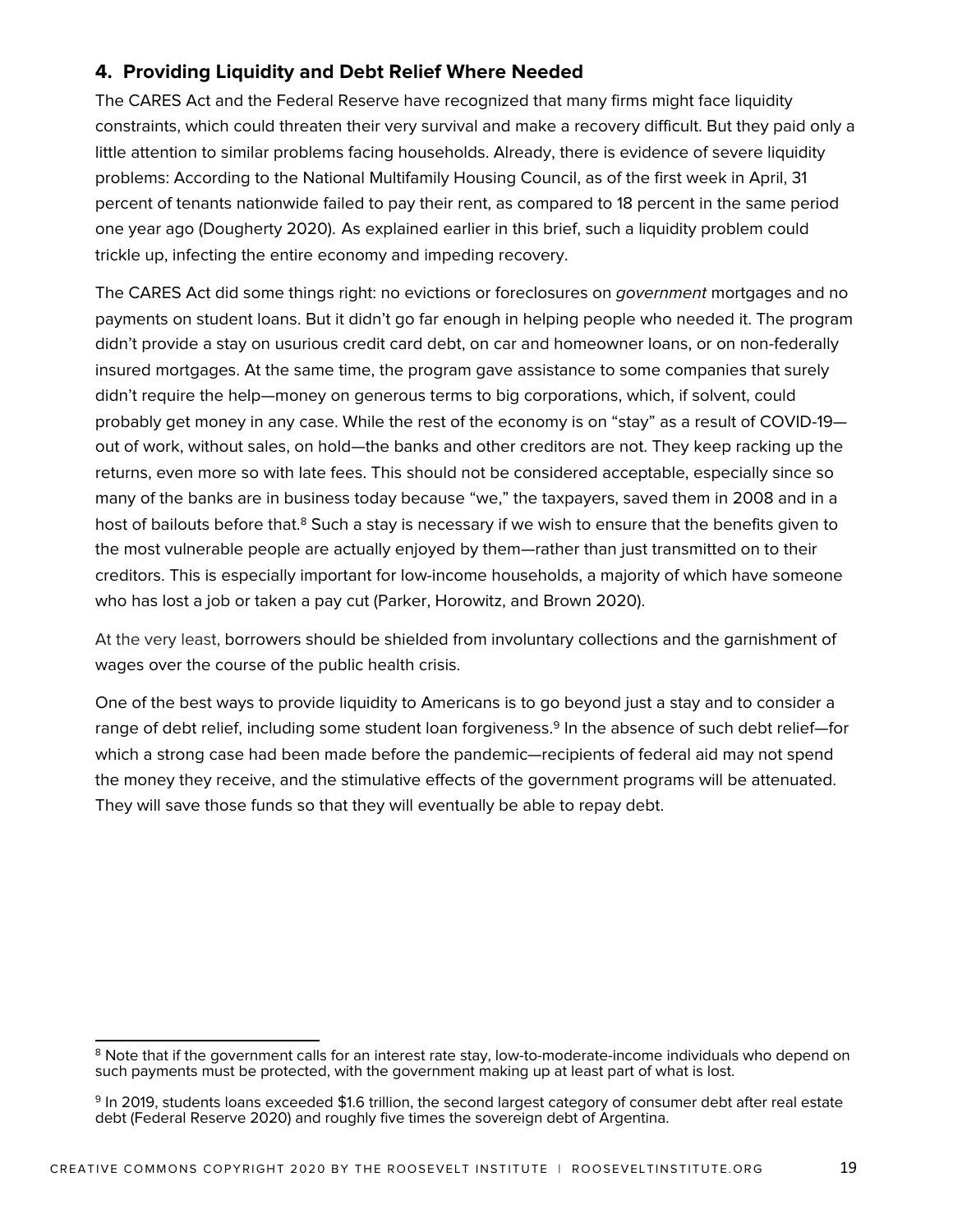# **CONCLUSION**

There is a compelling case for government action to protect the health of our citizens and the health of the economy. Expenditures spent on recovery now, like paycheck guarantees and assistance to states and localities, will have expansionary macroeconomic effects, and government will collect substantial amounts from the incremental GDP (roughly 20 percent). Over the long run, the benefits will be even larger, as a result of better health and higher productivity. Taking all of these effects into account, the net cost of the programs proposed here will be substantially less than "headline" numbers, and possibly even negative. This spending is clearly an investment in the country's future.

Even if the programs described here are enacted by the federal government, the going won't be easy. There are many other gaps, some of which have been described in this paper. There is one more to which attention should be drawn: Students graduating from high school and college this year will find, at best, limited job opportunities. There will be almost 4 million college graduates this spring. If only 25 percent of them get jobs, that alone will increase the unemployment rate by 2 percentage points, impeding a strong recovery and imposing long-term consequences for economic growth. The US should consider a special program for recent graduates, of the kind that several European countries formulated after the onset of the Great Recession. Every young person should be in a job, in school, or in a training program. The government could help pay for training programs—internships and make a new emergency "Pell Grant" program available to a wider range of applicants: those students with limited economic resources whose parents have incomes somewhat exceeding the maximum for eligibility in the Pell program. If there is a V-shaped recovery, such a program may not be necessary. But as prospects of the V-shaped recovery diminish, the urgency for such an extended Pell Grant program increases. It would be an enormous waste of resources if large numbers of youth, in their most vital years, remained without a job, out of training, and not in school. It would foment discontent with our economic and political systems, and rightfully so.

Today, we're suffering in part because of a lack of planning. We shouldn't let that happen again. It is, for instance, possible that there can be serious interruptions in supply chains, affecting not just the supplies of masks, ventilators, protective gear, and tests—market failures that we have already experienced—but those of other essential products, such as food. There is a need for planning even for these extreme contingencies.

The design of government programs has to take into account the huge uncertainties associated with COVID-19. Programs can't be designed as just two-month interventions, with the built-in assumption that the economy will be on the mend in a couple of months. It is possible that anxiety about a recurrence will be with us for a year or two, or even more. That's why this paper has advocated that the assistance for state and local governments be indexed to revenue shortfalls and COVID-19 expenditures and that the time is now to switch employment support to some variant of the Paycheck Guarantee Program.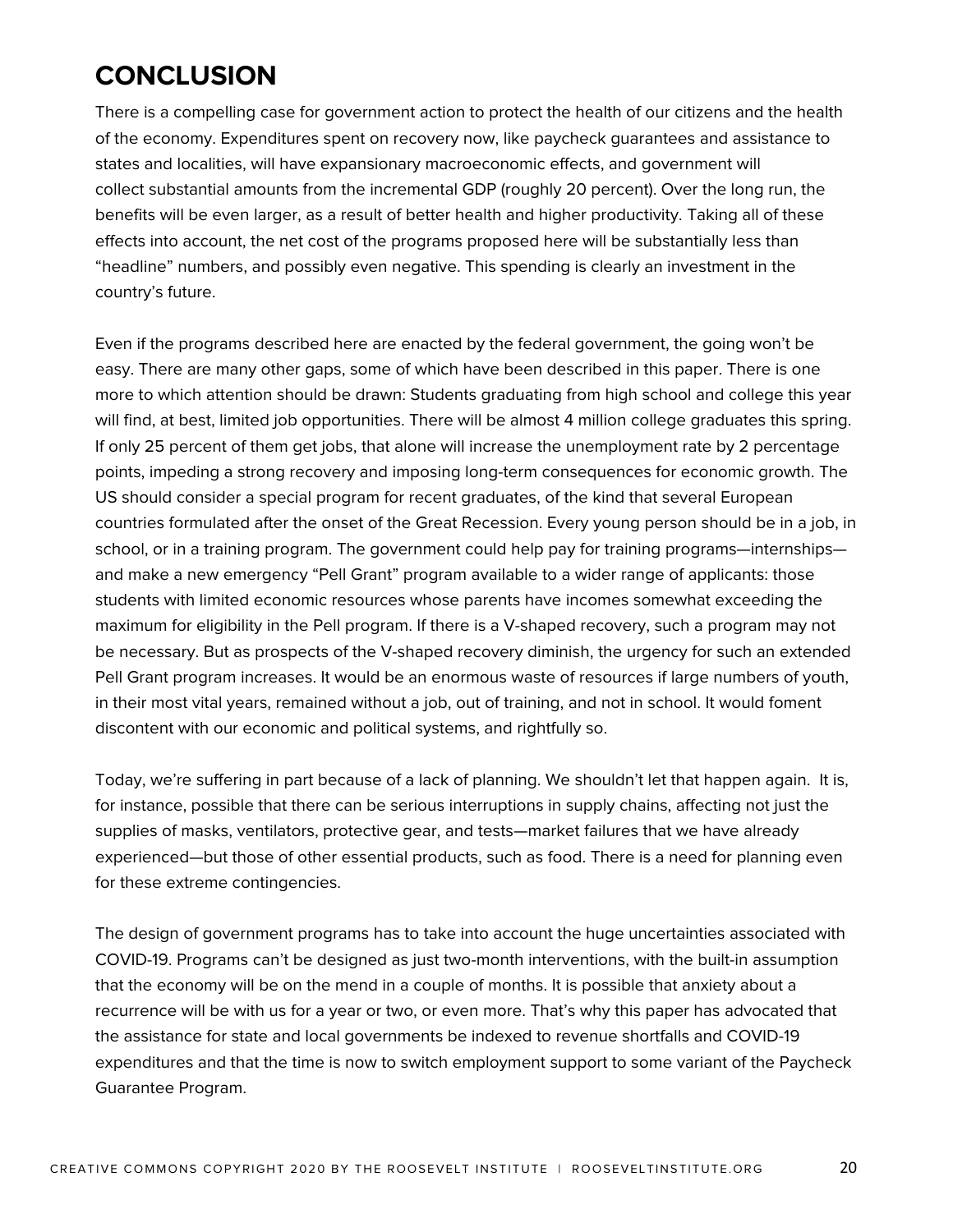New measures must be designed to take into account the possibility of a U-shaped recovery—with the intent that the flat side of the U is as short as possible. An essential design aspect of any program dealing with COVID-19 is *flexibility:* the ability to expand and contract and to make adjustments as the health and economic crises evolve. In principle, we want quick adjustments; in the economic arena, automatic stabilizers—which inject money into the economy automatically as the economy weakens, without waiting for data to confirm that the unemployment rate is up—are highly desirable. Programs that require repeated legislative action may not provide the timely and flexible response that this unprecedented event requires. The programs advocated here take these needs into account.<sup>10</sup> We also need to take into account the preexisting weaknesses in our health and social protections: Four decades of denigrating the public sector has taken its toll, and we've seen glaring weaknesses in the capacities to administer necessary programs in the transparent, efficient, effective, and urgent way that the situation requires. From now on, attention must be paid to these aspects of the program, including administrability in the way that the public rightfully demands.

The plunge in output and the increase in unemployment that we have experienced in just the past few months has been unprecedented. How long this all lasts depends both on the course of the disease and on our policy response. Evidence from other deep downturns tells us that the economy exhibits close to a unit root: The return to pre-crisis levels of growth is slow, and the economy essentially never recovers to where it would have been had there not been a crisis.

Crises and their aftermaths tend to be moments of intense distributive conflict. We should expect nothing less now, and for our overall economic health, our policy responses today must anticipate how all of this might unfold.

 $10$  This paper has also emphasized transparency and accountability. Provisions benefiting special interests— such as that from which Ruth's Chris Steak House benefited—undermine confidence and trust in government. Such provisions are more likely to be inserted and survive in legislation passed in a hurry without hearings or public scrutiny—something we saw in the TARP legislation and in the 2017 tax legislation. We are now discovering a wealth of such special provisions in CARES—such as a loss-offset provision applying only to those making over \$500,000.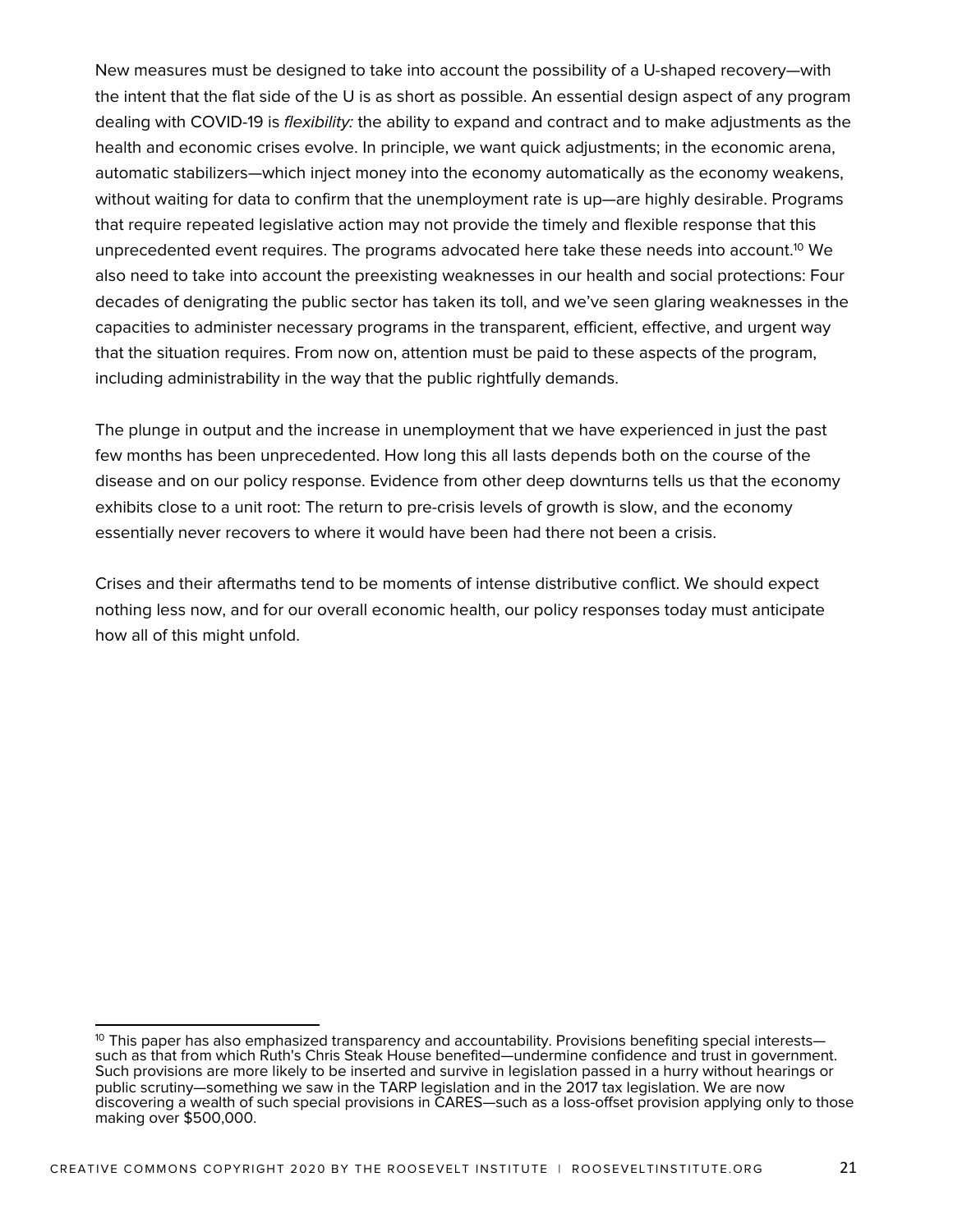# **FIGURES**

## **Figure 1: Death Rates by Cause in the US Compared to Other High-Income Countries**







*Source: OECD*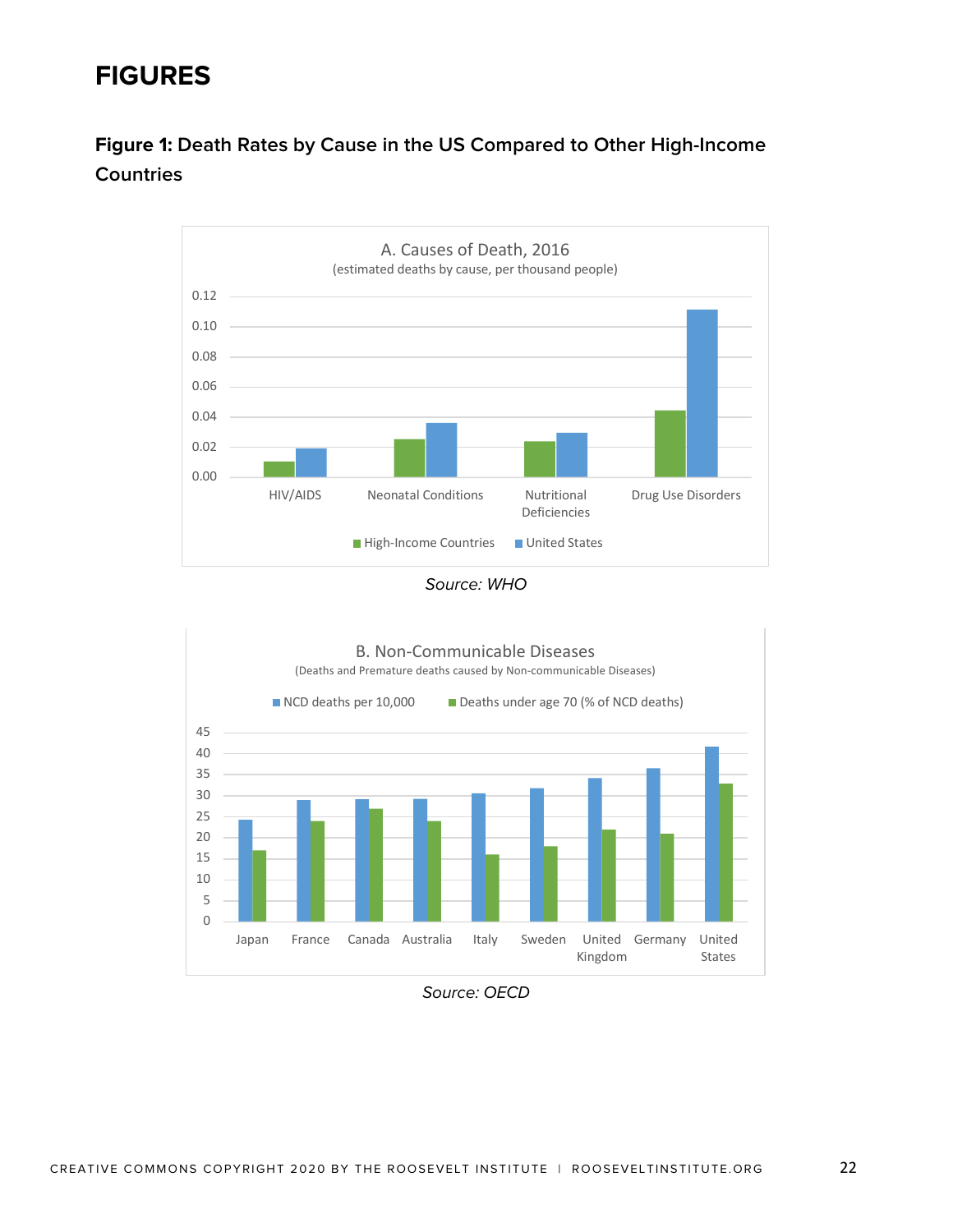## **Figure 2: Life Expectancy in the US Is Markedly Lower Than in Other Advanced Countries and Declining**



*Source: World Bank*

## **Figure 3: Health Insurance Coverage in the US Is Lower Than in Other Advanced Countries and Declining**

![](_page_22_Figure_4.jpeg)

*Source: OECD*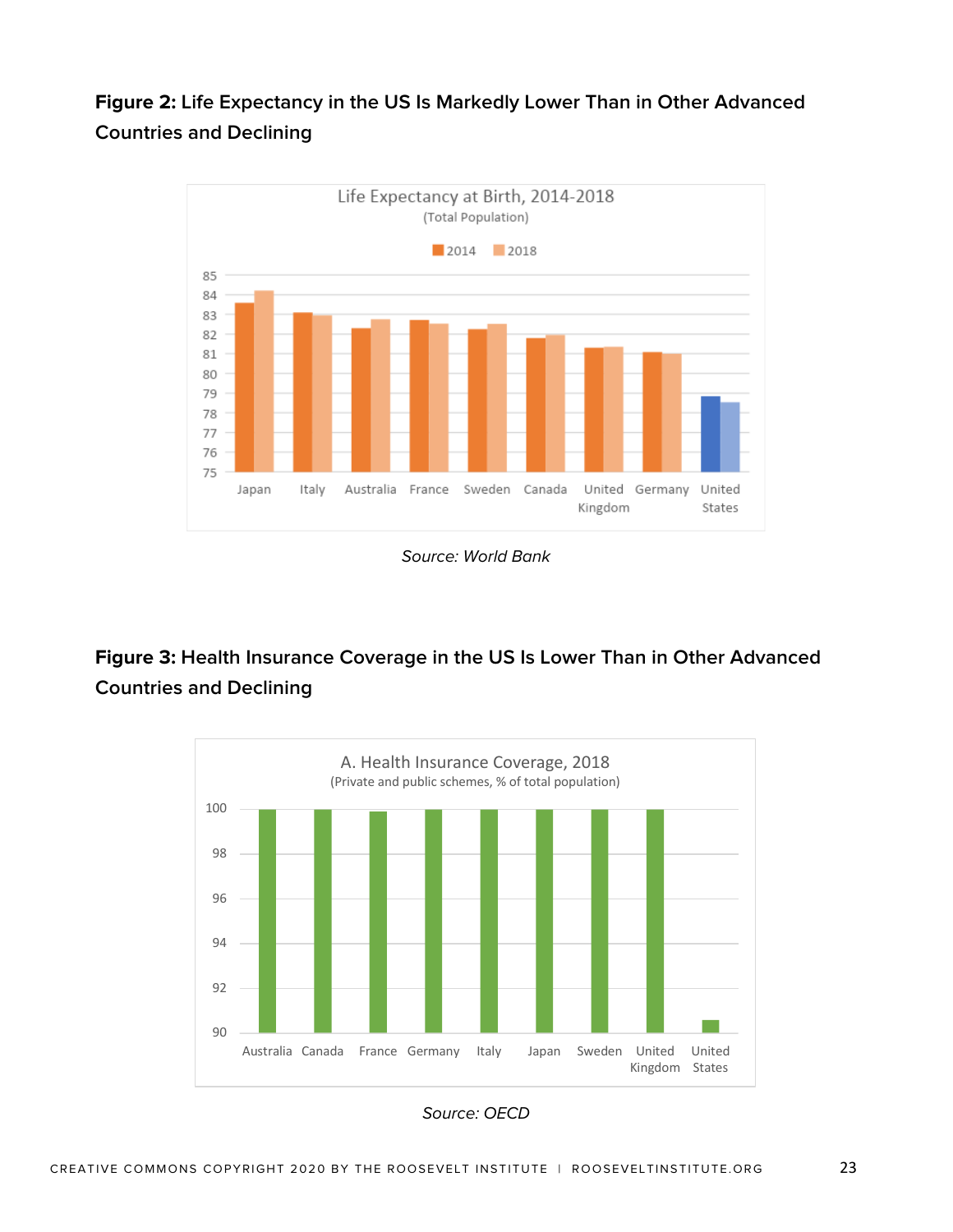![](_page_23_Figure_0.jpeg)

*Source: OECD*

## **Figure 4: US Has Markedly Fewer Hospital Beds per 1,000 People Than the Average of Advanced Countries**

![](_page_23_Figure_3.jpeg)

*Source: OECD*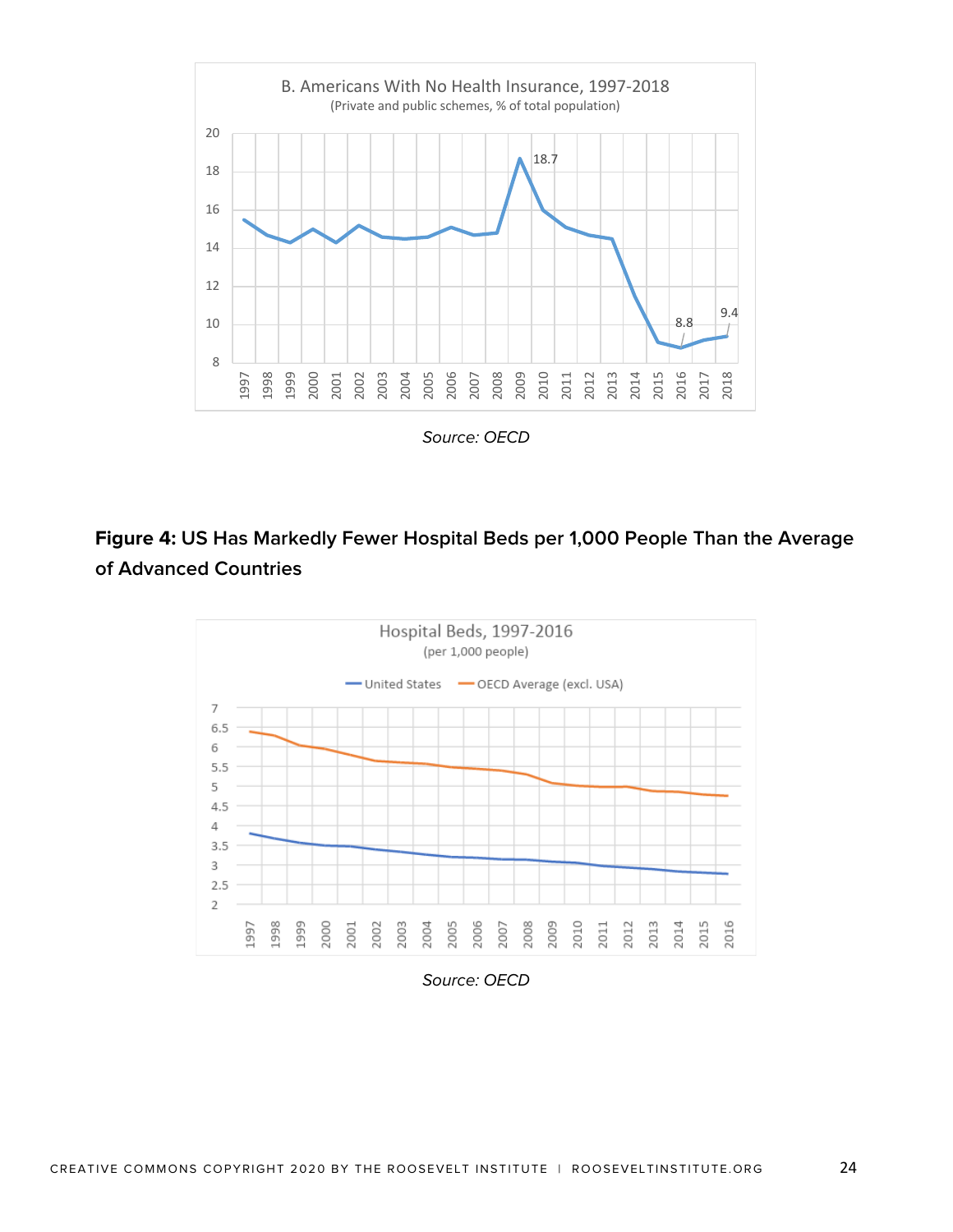![](_page_24_Figure_0.jpeg)

### **Figure 5: US Provides Low Levels of Unemployment Insurance**

![](_page_24_Figure_2.jpeg)

*Source: OECD, Note: Rates refer to a single worker without children earning 67 percent of the average wage. For higher pre-unemployment earnings, benefits are lower (for all family types).*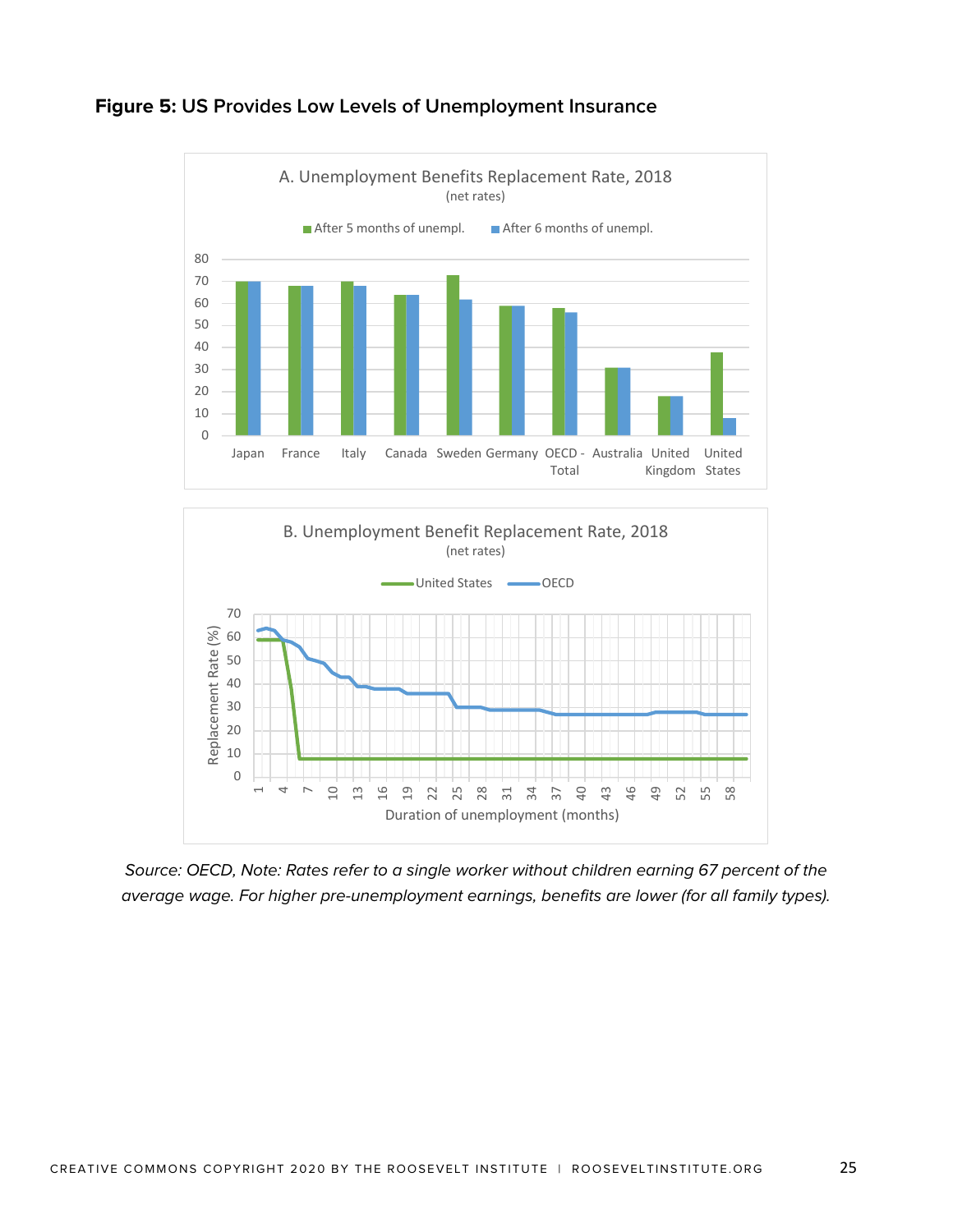## **Figure 6: US Employment Rate Well Below Best-Performing Economies and Still Below 2006 Level, Though Above Average for Advanced Countries**

![](_page_25_Figure_1.jpeg)

*Source: OECD*

![](_page_25_Figure_3.jpeg)

*Source: IMF, World Economic Outlook Database*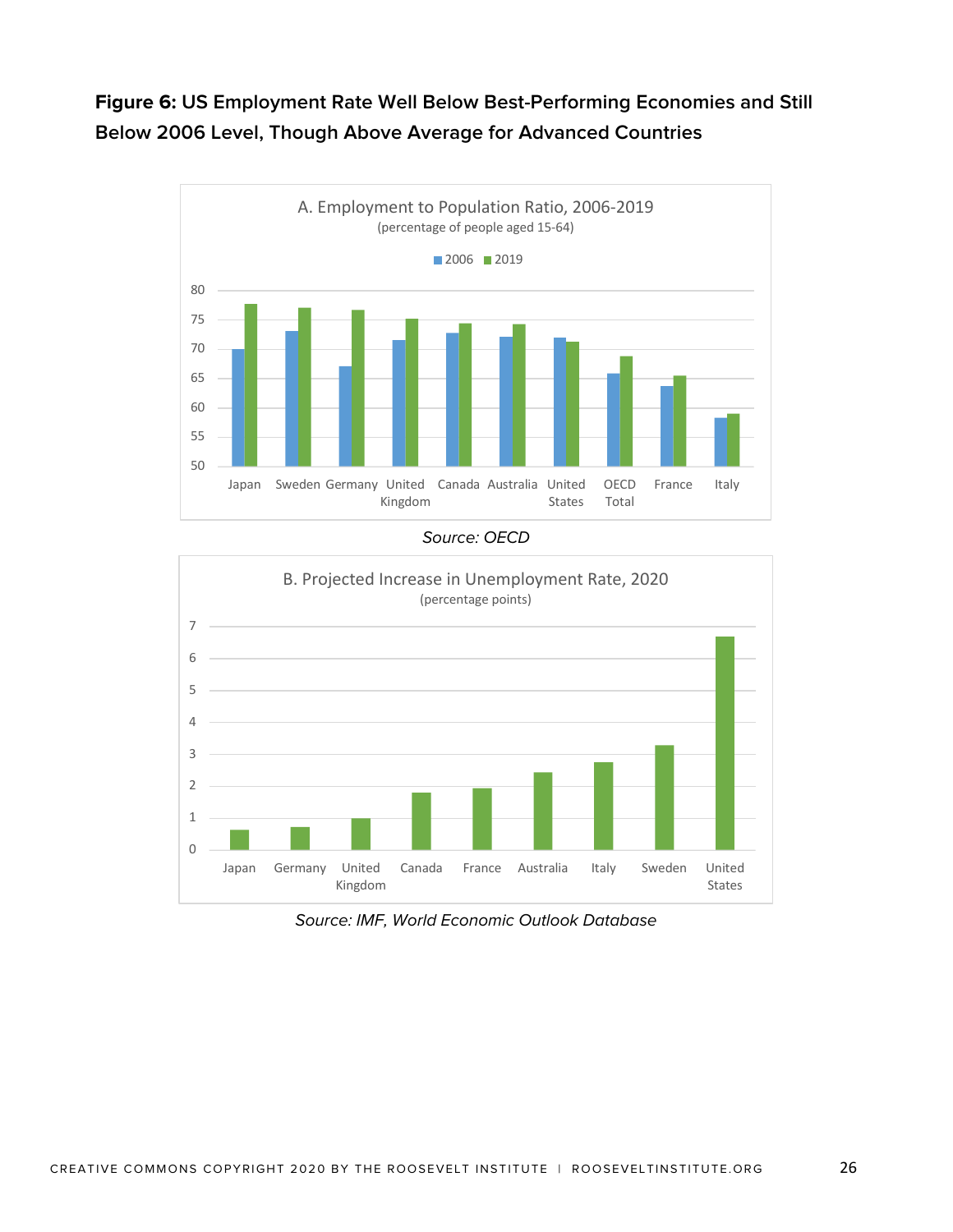## **REFERENCES**

- Alvaredo, Facundo et al. 2017. "World Inequality Report 2018." Paris: World Inequality Lab. https://wir2018.wid.world/.
- Arnold, Martin. 2020. "Over 30m Workers in Europe Turn to State for Wage Support." *Financial Times*, April 28, 2020. https://www.ft.com/content/3e68bb70-1b17-4fd3-82f5-dfa4ea7454a2.
- Artiga, Samantha, Kendal Orgera, and Anthony Damico. 2020. "Changes in Health Coverage by Race and Ethnicity since the ACA, 2010–2018." San Francisco: Kaiser Family Foundation. https://www.kff.org/disparities-policy/issue-brief/changes-in-health-coverage-by-race-and-ethnicitysince-the-aca-2010-2018/.
- Berube, Alan, and Nicole Bateman. 2020. "Who Are the Workers Already Impacted by the COVID-19 Recession?" Brookings. https://www.brookings.edu/research/who-are-the-workers-alreadyimpacted-by-the-covid-19-recession/.
- Bivens, Josh, and Naomi Walker. 2020. "At Least \$500 Billion More in Coronavirus Aid Is Needed for State and Local Governments by the End of 2021." *Working Economics Blog*. Economic Policy Institute. April 9, 2020. https://www.epi.org/blog/at-least-500-billion-morein-coronavirus-aid-is-needed-for-state-and-local-governments-by-the-end-of-2021/.
- Blanchard, Olivier, and Daniel Leigh. 2013. "Growth Forecast Errors and Fiscal Multipliers." *IMF Working Papers* 13/1: 43.
- Cineas, Fabiola. 2020. "COVID-19 Is Disproportionately Taking Black Lives." *Vox*, April 8, 2020. https://www.vox.com/identities/2020/4/7/21211849/coronavirus-black-americans.
- Darity, William Jr. et al. 2018. "What We Get Wrong About Closing the Racial Wealth Gap." Samuel DuBois Cook Center on Social Equity and Insight Center for Community Economic Development. https://socialequity.duke.edu/wp-content/uploads/2019/10/what-we-get-wrong.pdf.
- Davis, Bob, and Heather Haddon. 2020. "Big Restaurant, Hotel Chains Won Exemption to Get Small Business Loans." *Wall Street Journal*, April 6, 2020. https://www.wsj.com/articles/big-restaurant-hotel-chains-won-exemption-to-get-small-businessloans-11586167200.
- Desilver, Drew. 2020. "As Coronavirus Spreads, Which US Workers Have Paid Sick Leave—and Which Don't?" *Pew Research Center* (blog). March 12, 2020. https://www.pewresearch.org/facttank/2020/03/12/as-coronavirus-spreads-which-u-s-workers-have-paid-sick-leave-and-which-dont/.
- Dickman, Samuel L, David U Himmelstein, and Steffie Woolhandler. 2017. "Inequality and the Health-Care System in the USA." *The Lancet* 389 (10077): 1431–41. https://doi.org/10.1016/S0140-6736(17)30398- 7.
- Dougherty, Conor. 2020. "31% Can't Pay the Rent: 'It's Only Going to Get Worse.'" *New York Times*, April 8, 2020. https://www.nytimes.com/2020/04/08/business/economy/coronavirusrent.html.
- Federal Reserve. 2019. "Report on the Economic Well-Being of US Households in 2018." May 2019. https://www.federalreserve.gov/publications/files/2018-report-economic-well-being-us-households-201905.pdf.
- Federal Reserve (2020). Statistical Release, Consumer Credit G.19, April 7, 2020. https://www.federalreserve.gov/releases/g19/current/g19.pdf.
- Gould, Elise, and Heidi Shierholz. 2020. "Not Everybody Can Work from Home." *Working Economics Blog*. Economic Policy Institute. March 19, 2020. https://www.epi.org/blog/black-andhispanic-workers-are-much-less-likely-to-be-able-to-work-from-home/.
- Gupta, Brinda, and Michal Grinstein-Weiss. 2020. "We Don't Need a Map to Tell Us Who COVID-19 Hits the Hardest in St. Louis." *Brookings Up Front* (blog). April 6, 2020. https://www.brookings.edu/blog/upfront/2020/04/06/we-dont-need-a-map-to-tell-us-who-covid-19-hits-the-hardest-in-st-louis/.